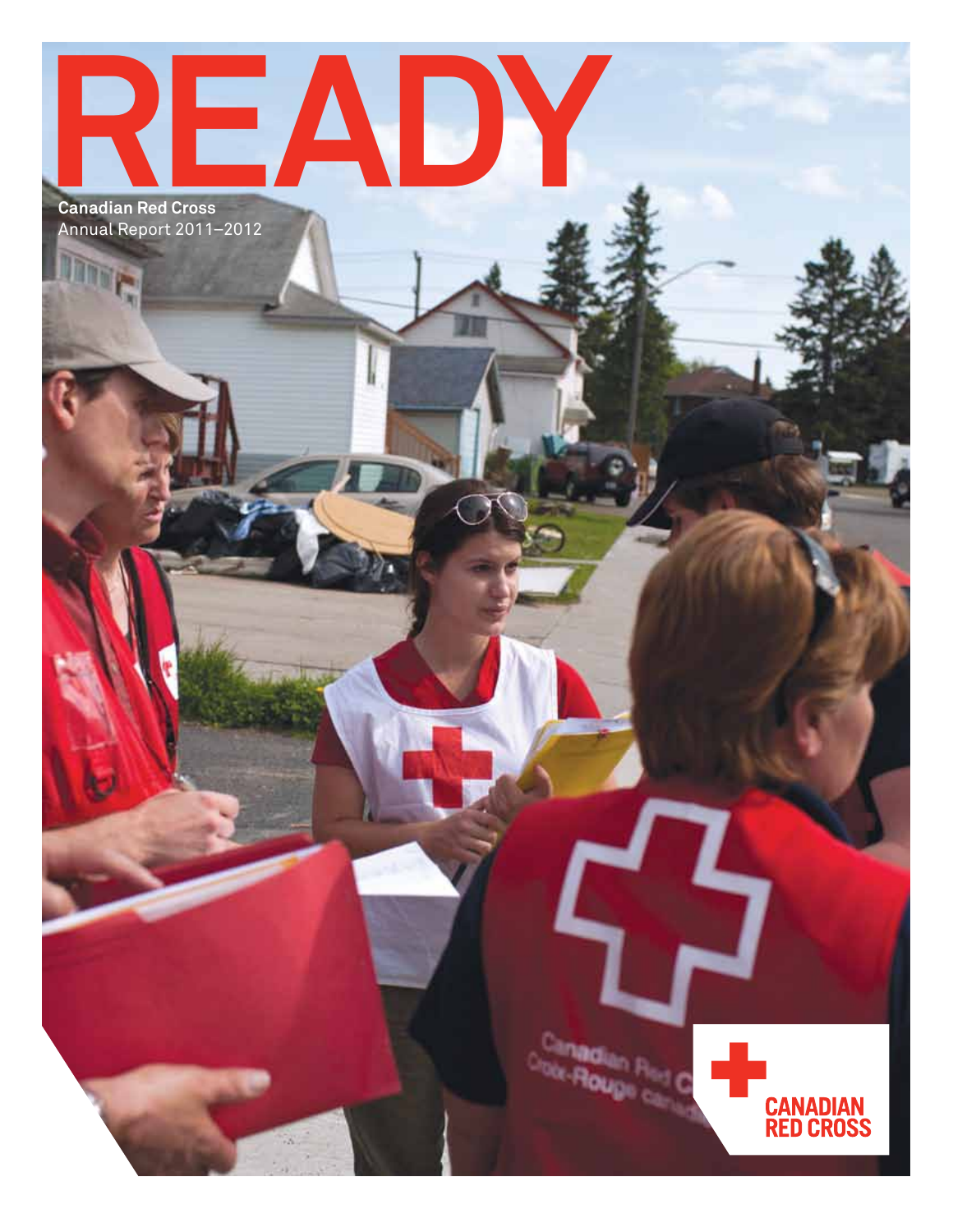# **Facts at a Glance 2011-2012**

#### **RespectED: Violence and Abuse prevention**

- **→** 362,305 children, youth and adults attended workshops in Canada
- **→** 1,227 active youth facilitators
- **→** 1,202 active adult facilitators
- **→** 21 National Societies working with Canadian Red Cross to create safe environments
- **→** 124,511 children, youth and adults attended workshops in other countries

#### **Restoring Family Links**

- **→** 1,100+ loved ones reconnected
- **→** 1,000 active cases
- **→** 76 volunteers across Canada

#### **Health and Social Programs**

- **→** 240,534 articles loaned through HELP (Health Equipment Loan Program)
- **→** 46,033 people served through Link to Health, Meals on Wheels, Transportation and other home assistance programs
- **→** 24,051 people served by 4,823,000 client service hours through home support services

#### **International Operations**

- **→** 13 field offices operating in 27 countries around the world
- **→** \$24.5 million in total spending on Development Projects (excluding Haiti)
- **→** 265 missions for fiscal year
- **→** 190. 15 metric tonnes of relief supplies managed.
- **→** \$58,730,870 in support to 59 emergency relief operations in 42 countries, including responses to the drought in the Horn of Africa, civil unrest in the Middle East, cholera outbreaks in Africa and the Americas and the East Japan earthquake and tsunami response

#### **Injury Prevention**

- **→** 1.81 million Canadians took Red Cross First Aid or Swimming and Water Safety courses
- **→** Over 24,000 active instructors in first aid, swimming and lifeguarding

#### **Detention Monitoring Program**

- **→** 34 visits to detention facilities holding immigration detainees
- **→** 91 volunteers across Canada

#### **Disaster Management in Canada**

- **→** 46,719 people directly assisted
- **→** 6,197 trained disaster response volunteers
- **→** 2,321 disaster responses in Canada
- **→** Almost 100,000 hours that Canadian Red Cross volunteers dedicated to large disasters
- **→** 15,126 Canadians trained in disaster preparedness

#### **Humanitarian Issues and International Humanitarian Law**

- **→** 23,584 youth reached through 863 events
- **→** Over 430 teachers reached through 10 training workshops on Exploring Humanitarian Law

#### **General Information**

- **→** 1 National office
- $\rightarrow$  4.7 $_{\text{Ones}}$
- **→** 22 Regions
- **→** 38 Branches
- **→** 6,640 Staff
- **→** 22,000 Volunteers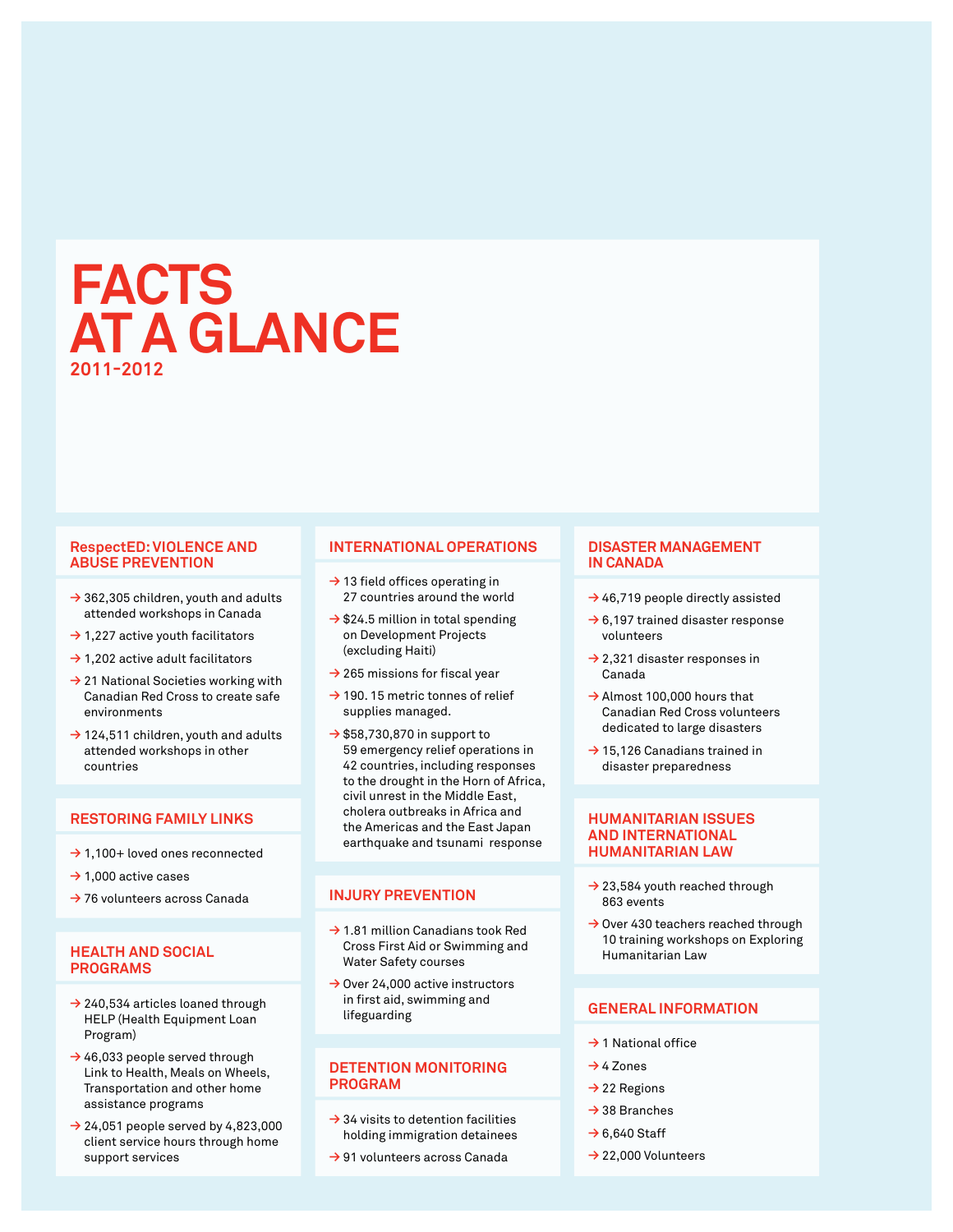

Preparation is at the core of everything the Canadian Red Cross does. Being ready to deal with threatening events—from an individual accident to a region-wide emergency—provides the best chance for a healthy and sustaining outcome in any situation, including survival. In our longer term projects, we strive to prepare people and communities to successfully handle physical and emotional distress which, in turn, increases their resilience and improves their prospects for recovery.

And, of course, to be effective in preparing people and communities, the Red Cross itself must be ready with the knowledge, training and expertise so that our volunteers and staff can do what they do best: prevent and alleviate suffering in all its forms... wherever and whenever we are called upon.

In the following pages, we provide a sample of the challenges faced this past year as well as the response and innovation of thousands of Canadian Red Cross volunteers and staff as we worked to "improve the lives of vulnerable people by mobilizing the power of humanity in Canada and around the world".

#### **table of Contents**

- **02** Message from the Chair
- **03** Message from the Secretary General
- **04** Ready to act
- **08** Ready to prevent
- **12** Ready to innovate
- **16** Giving gets us ready
- **17** Leadership and Governance
- **20** Report of the Chief Financial Officer
- **23** Auditor's report
- **24** Financials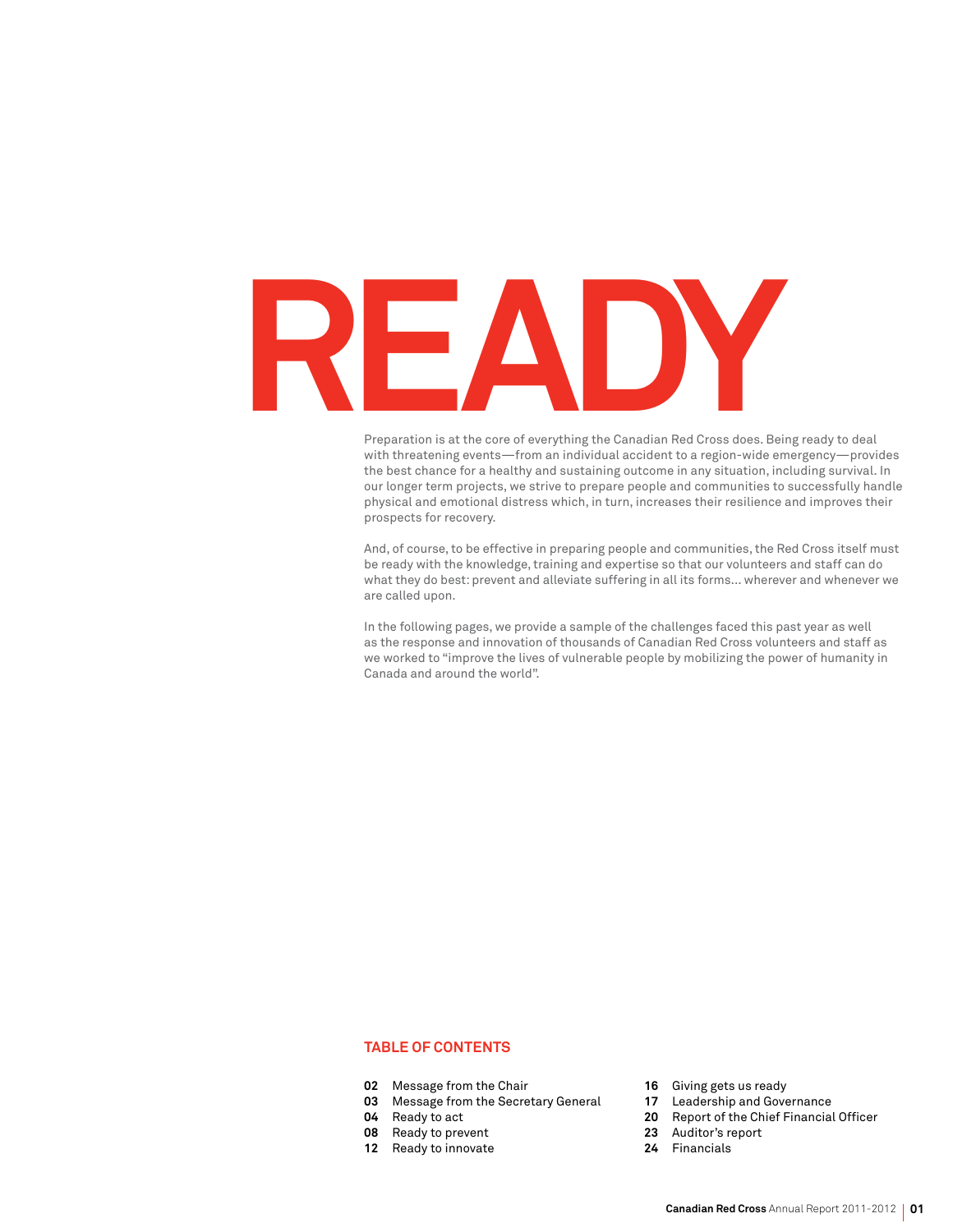# **Message from the Chair**



**In this,** my second and final year as Chair of the Canadian Red Cross, I am pleased to report that your organization has made substantial progress towards the goals set by the Board at the start of my tenure as Chair.

Building on the excellent financial and operational shape of the Canadian Red Cross which the current

Board inherited, we have furthered our goals of increasing our transparency and strengthening overall governance by adopting a series of measurable benchmarks in four categories—Legal Compliance & Public Disclosure, Effective Governance, Strong Financial Oversight, and Strategic & Operational Oversight.

Work in this final area of focus—Strategic & Operational Oversight—has resulted in a number of important initiatives to help shape the Red Cross's direction regarding what we do and where and with whom we do it. Among the strategies we are pursuing are:

- • Deepening our relationships with various levels of government
- Increasing our presence in the North and building stronger relationships with Aboriginal communities
- Developing a national health services strategy
- • Intensifying efforts to engage Canadian youth to ensure vibrant future leadership

Much of this expanding scope of operations will involve forging new partnerships, which will also mean an increased demand for transparency and accountability as donors and funders understandably seek assurances that the resources they provide are being spent effectively and wisely. We welcome this oversight—as we always have—because a key characteristic of the Canadian Red Cross is its fiscal responsibility.

One area I am particularly proud of over this past year is our greater participation in the International Red Cross Movement. In a shrinking world, it is important that the Canadian Red Cross make larger contributions on the global stage. Our successful involvement in Geneva at the Movement's Statutory meetings, including the International Conference, stands out, as does our presence at the Inter-American Conference and our missions to China, Washington, Japan, Geneva, Haiti and Colombia as well as our hosting of the Donor Partnership Forum in Québec City.

Internally, I am pleased that we are having more frequent and regular contact with our regional offices as we strengthen our succession planning and recruiting, share experiences and best practices and consult on the major by-law revisions which are leading to a stronger inter-level governance framework.

We have also furthered a number of objectives I set for my tenure including the adoption of new technologies (our "paperless" Board pilot is now underway), and the launch of an organizationwide branding effort which presents a consistent and compelling image based on uniform standards and greater emphasis on proudly presenting the evidence of the good we do. We have also taken steps to further recognize the bilingual nature of our organization in our public-facing outreach to donors, partners, volunteers and the people who benefit from our services.

The Canadian Red Cross is well on its way toward meeting the goals we set for ourselves as part of *Strategy 2015*, and which closely aligns with the International Federation of Red Cross and Red Crescent Societies' *Strategy 2020*. We are well equipped to reach and exceed these goals and their attendant benchmarks on schedule.

On a personal note, I have been impressed with, and touched by, the commitment of all the Red Cross people I've encountered during my term. Their unanimous dedication to service, to improvement, to sharpening our focus, makes it compulsory that our Board continually strives to provide them with an organizational and operational framework that reflects, supports and guides this outstanding culture of concern and professionalism. We owe our volunteers and donors an organization that values every one of them, an organization that provides the tools and training to maximize their talents and puts them to use where they will do the most good, and an organization that is guided by rock solid principles and a total commitment to accountability.

I have every confidence that this is exactly the organization we are building.

Sincerely,

 $EA\int E$ 

**Edward Tanaka** *Chair*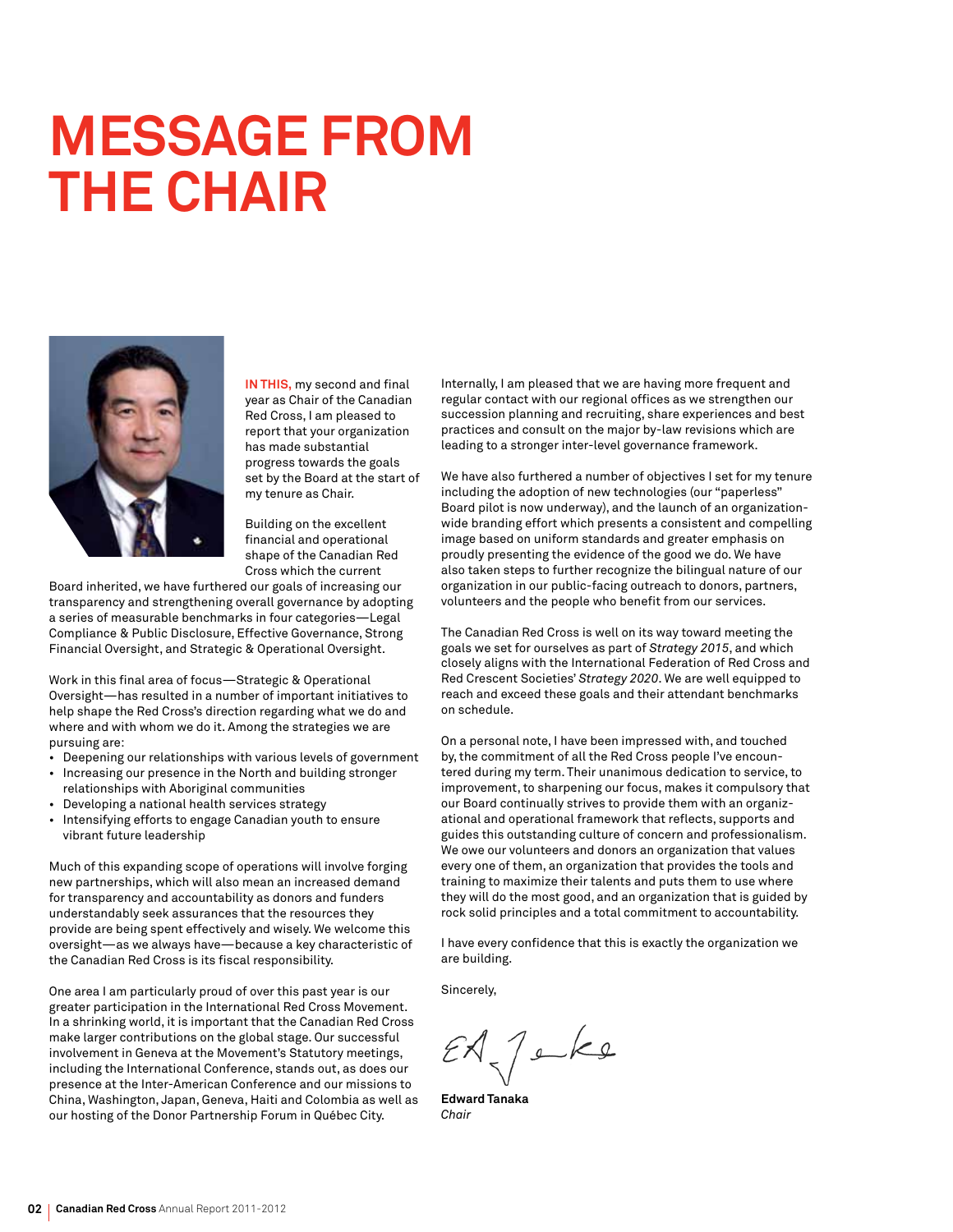# **Message from the Secretary General**



**Our focus** this past year, as always, has been on getting ourselves and the communities which we serve ready for any eventuality that could potentially result in emotional or physical injury, death or the significant loss of property.

Realistically, we know we can't be ready for absolutely every occurrence as was

demonstrated by the East Japan earthquake and tsunami of 2011 which overwhelmed one of the most highly trained and proficient Red Cross societies in the world. Short of this type of cataclysmic event, however, we owe it to ourselves and to everyone we come in contact with to actively promote our mantra of prepare and prevent.

I want to assure you that we are steadily working to ensure the Canadian Red Cross is as relevant to Canada and the world today as it was 100 years ago. To do that, we must continually adapt to the conditions around us by finding new ways to deal with old problems and by addressing new, emerging challenges with our hallmark thoughtfulness and expertise.

For example, we know our climate is changing and that Canada is not exempt from shifting weather patterns. Droughts, floods, forest fires have all increased dramatically in frequency and severity over the last generation. Communities which historically have been safe from these events are now vulnerable and communities that only occasionally faced extremes are now routinely threatened.

In Canada, we plot the areas and communities most vulnerable to natural events, prepositioning supplies and equipment, providing personal and community safety training or enlisting and preparing groups of employees to answer the surge requirement for more volunteers that can take action when needed.

We also know the Canadian Red Cross can play an important role in addressing another new challenge—care for our aging population. As a cost-effective and quality supplier of services to the vulnerable, we are working with governments to find answers to the current funding crisis facing our health care delivery system. Our years of experience and success in delivering home care and equipment loan programs form the basis for our expansion of home care services to help ensure that our seniors can age in place—with dignity and freedom.

On the international scene, the Canadian Red Cross is expanding and adapting to deal with new issues. For example, we are determined to play a major role in combating a horrific new trend: the deliberate and unimaginably cruel targeting of health care workers and health infrastructure in conflict areas. Such attacks go against every international humanitarian law and our own governing principles of humanity, neutrality and impartiality, and they must stop.

Canada is also playing the lead role in addressing a problem that at last is getting the attention it deserves. To address the issue of violence and abuse in the aftermath of disasters, the Canadian Red Cross co-authored *Predictable, Preventable*—a report which studies the nature and types of violence we've seen first-hand in Canada and elsewhere. In recommending the adoption of innovative violence prevention programs and strategies across all stages of a disaster - preparedness, response, and recovery—we are shining a light on a problem that occurs after *all* disasters, and by developing workable solutions, Canada is making an important and vital new contribution.

Here and around the world, the Red Cross has a unique reach and capability. In conflict areas like Syria, Libya, and Somalia, the Red Cross and Red Crescent, because of our inviolate neutrality, is often the *only* humanitarian aid organization that provides relief and medical attention at exactly the time such relief is needed. In Canada, owing to our legislated status as "an auxiliary to government" we can plan and work with government agencies to be part of the comprehensive response which Canadians expect and deserve.

In our efforts to be ready, we will see an increase in partnerships with governments, with fellow National Societies and with the corporate sector. And we will see heightened engagement with our volunteers and with our donors whose astonishing generosity makes possible everything we do.

Regards,

**Conrad Sauvé** *Secretary General and CEO*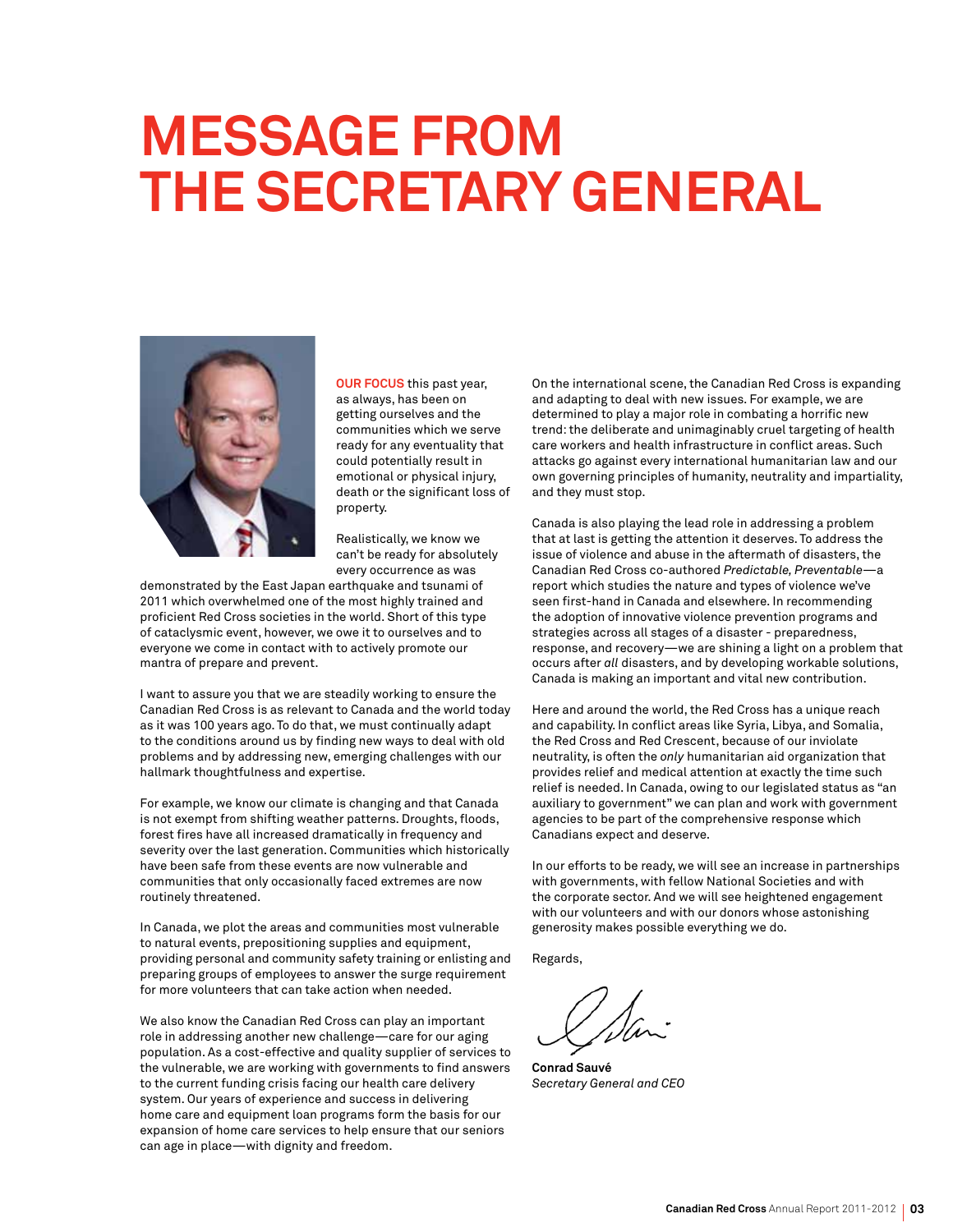# **Ready 10 a**<br>**Despite best efforts c**<br>**c**ts transaction occur in Canada and t

**Despite best efforts, tragedies occur in Canada and the rest of the world. And when they do, the Canadian Red Cross is ready to act quickly and thoughtfully to deliver relief and comfort to those in need. By putting the right human and financial resources to work where they will do the most good, the Canadian Red Cross plays a major role in reducing the impact of emergencies and speeding up the recovery process for individuals and entire communities. And, time after time, well before a disaster happens and long after the TV cameras have packed up, or following disasters that never get reported, the Canadian Red Cross is on the job, helping to ensure that communities are supported as they prepare and as they re-build.** 

**Whether here or abroad, the Canadian Red Cross relies on its cadre of highly trained volunteers and staff to provide the level of expertise and decisiveness required to accurately assess danger or damage and then, usually in co-operation with government agencies, marshals and co-ordinates the people, equipment and supplies in a bid to alleviate suffering and put the affected areas on the track to recovery as fast as possible.**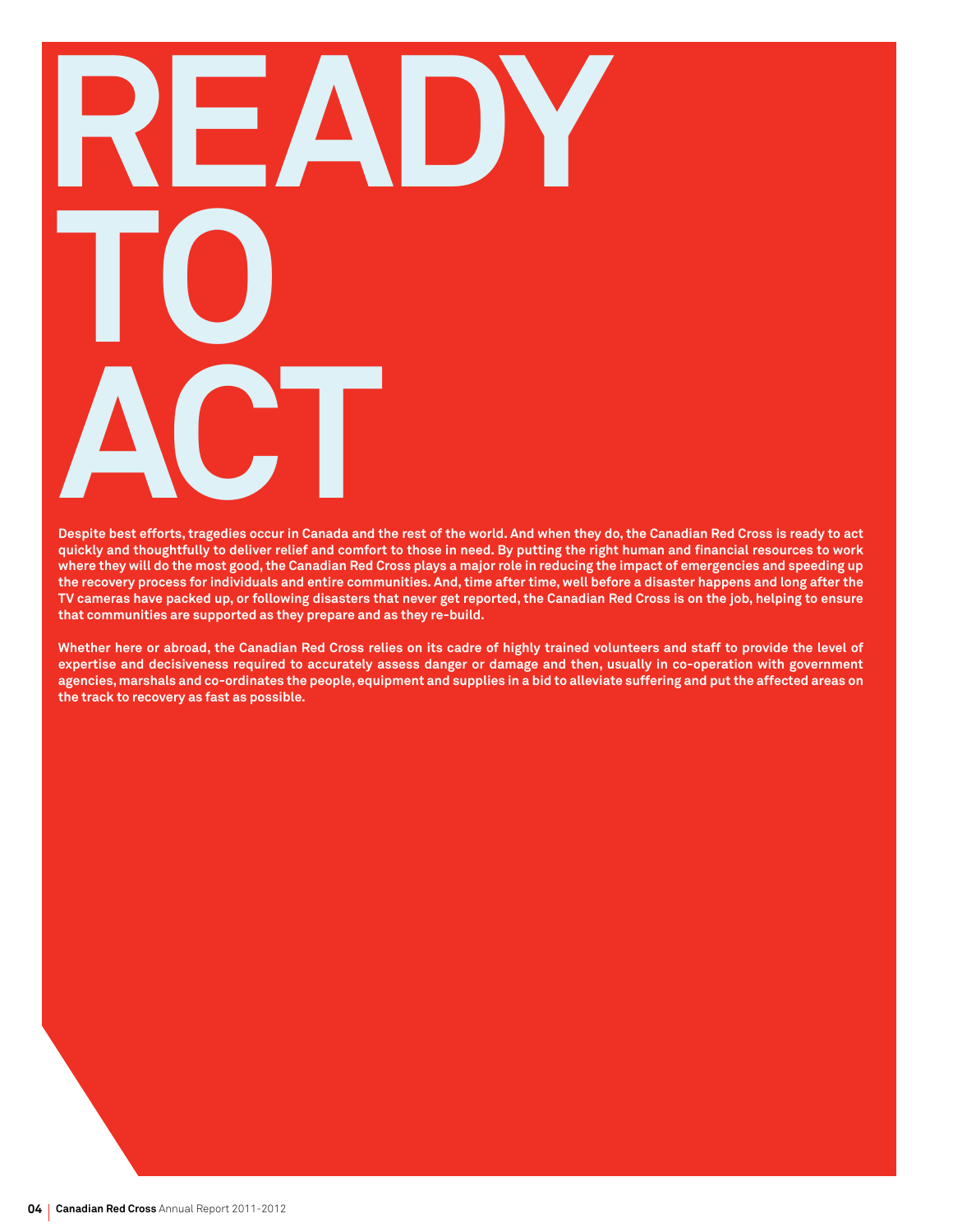# **when a community is in crisis**







### **Attawapiskat**

*On the ground, providing urgently needed aid to vulnerable families in a community in crisis.*

**Responding to the** community's request for help, the Canadian Red Cross immediately sent an assessment team to Attawapiskat, Ontario, last December. The remote First Nation community was facing a housing crisis, with the onset of winter just around the corner. Trained staff and volunteers visited homes and spoke with community members to determine the most urgent needs for vulnerable families. Following a successful Canada-wide appeal, the Red Cross then arranged several cargo flights to deliver winter clothes and boots, blankets, heaters, generators, insulation and building materials. These supplies kept families safe and warm throughout the winter.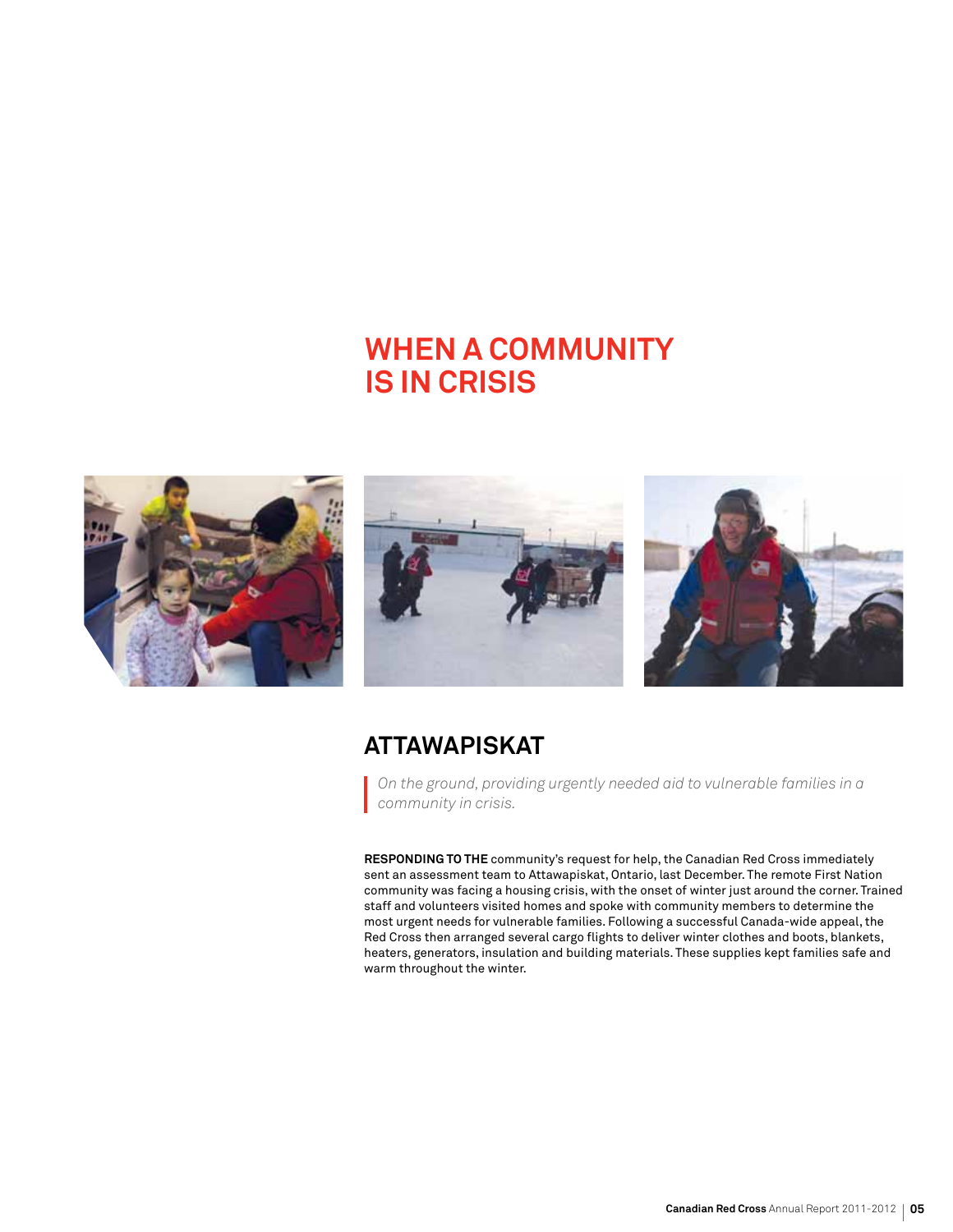# **Ready to act**

# **when a river floods**



## **monteregie**

*Volunteers work around the clock to meet the immediate needs in flood-devastated communities.*

Last year's flooding in the Richelieu Valley, south of Montréal, was the worst in 150 years, causing widespread damage and displacement in 22 municipalities and touching off one the largest emergency responses in the history of the Red Cross in Québec. Some 594 volunteers from every corner of the province and all trained in emergency response, helped over 3,000 people by staffing reception and information centres and providing vouchers for food, clothing and emergency shelter. With the stubborn floodwaters not receding for a month and a half, the Canadian Red Cross remained on the job—and continues to offer support and comfort to hundreds of families who lost so much.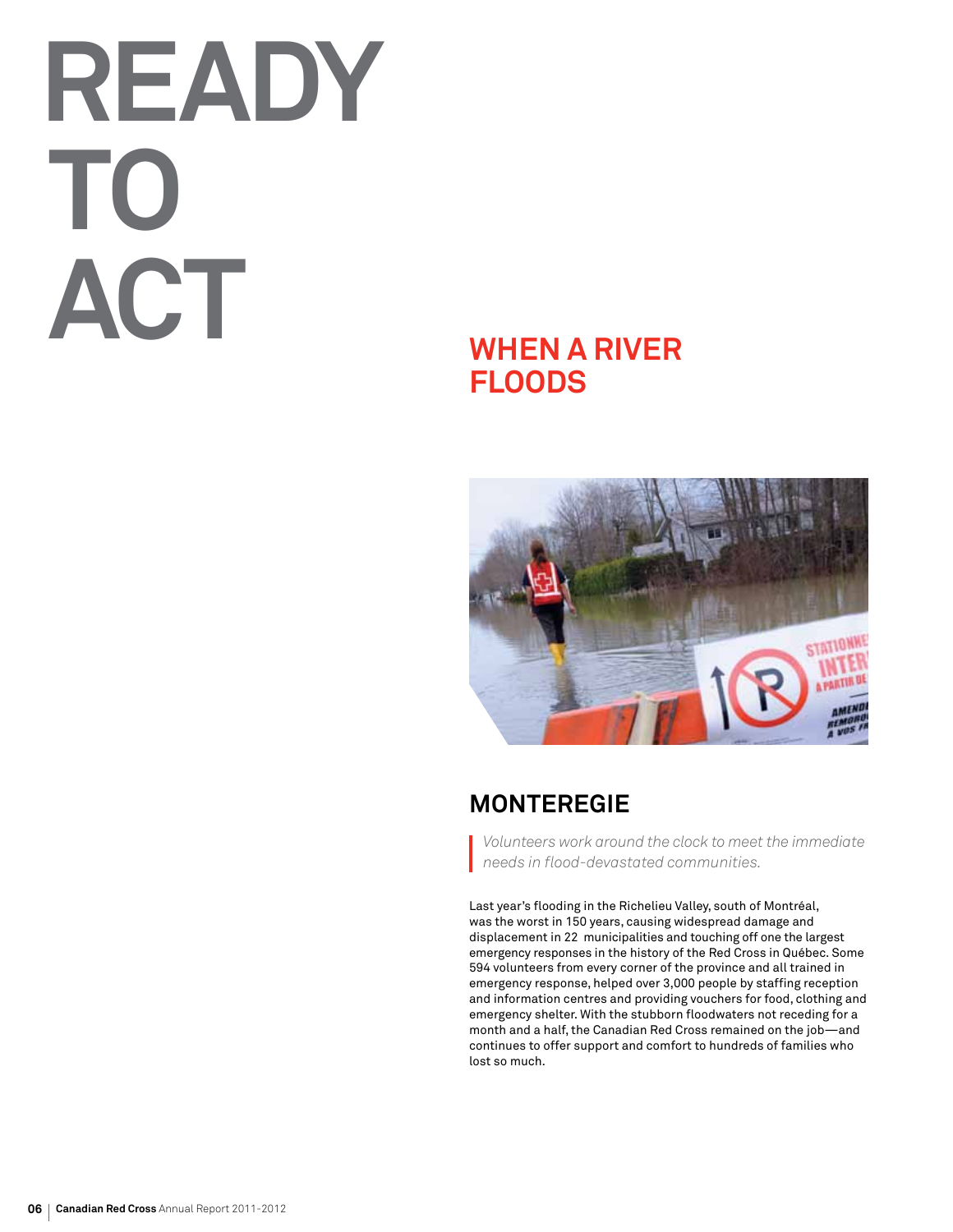# **when a forest fire destroys homes**

# **when epidemics spread through villages**



## **Slave lake**

*After one third of a town is destroyed, Red Cross mobilizes to accommodate displaced citizens.*

In May 2011, a series of wildfires devastated communities in the Slave Lake region of Northern Alberta, forcing the evacuation of more than 15,000 people, destroying more than 400 homes, and causing an estimated \$1.8 billion in damage. Quickly responding to what is regarded as the second costliest disaster in Canadian history, the Red Cross, sent 360 volunteers and staff who have donated almost 60,000 hours in providing temporary housing, food, household items and medical supplies. Part of the immediate response involved an Aboriginal outreach effort to remote communities. Since then, the Canadian Red Cross has made a commitment to the citizens of northern Alberta to work with them for at least two years, providing work clothes and tools, school supplies and first aid kits and helping to establish art and sport programs for children, as families and towns recover and rebuild.



### **Chad**

*Red Cross deploys a field hospital that treats up to 300 cholera patients a day.*

The Canadian Red Cross's Emergency Response Unit (ERU) was dispatched to Chad in 2011 to help combat a serious cholera outbreak. Part of the Red Cross's *First Responder Initiative* with the Government of Canada, the self-contained field hospital has the capacity to treat up to 300 patients a day, to provide life-saving medical assistance and psychosocial support, as well as serving as a base from which personnel assist in educating communities about epidemics. At the height of the outbreak, more than half of the districts in Chad were affected, with cholera cases spreading to neighbouring Niger, Nigeria and Cameroon. While cholera can be fatal, it is easily treatable if quick action is made possible by facilities like the Red Cross's ERU and community outreach activities.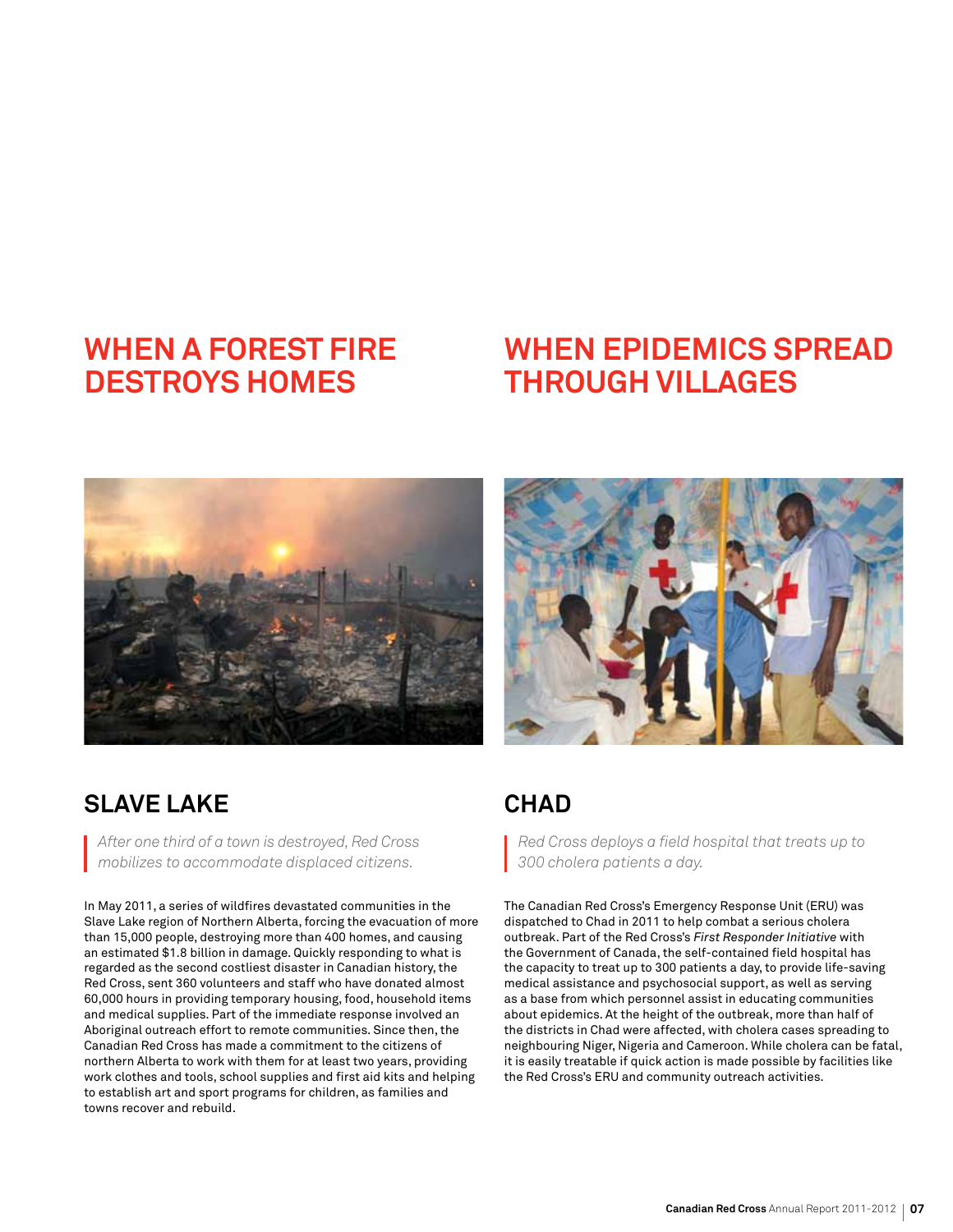# **Ready 10 p** REVENT

**It's fair to take the age-old maxim—"an ounce of prevention is worth a pound of cure" and apply it across whole communities and even countries for an idea of how the Red Cross dedicates itself to readying people for the occurrence of a personal or widespread disaster.** 

**Almost by definition, it's hard to celebrate over something that didn't happen. And yet, much of what the Canadian Red Cross does including stockpiling and prepositioning relief supplies, delivering expert first aid and water safety programs, preventing violence, abuse and exploitation in whatever form it may take, and stepping up disaster training in vulnerable areas—is aimed, very simply, at preventing suffering.** 

**So too at the individual level. The broad reach of the Red Cross sees over half a million Canadians take expertly delivered first aid programs each year while over a million more take our swimming and water safety classes.**

**While helping people avoid pain is a worthwhile end in itself, our experience clearly demonstrates that a community or individual who acquires the knowledge, resources and support to effectively handle challenges becomes more resilient and much more adept at dealing with hardship and recovering from it.**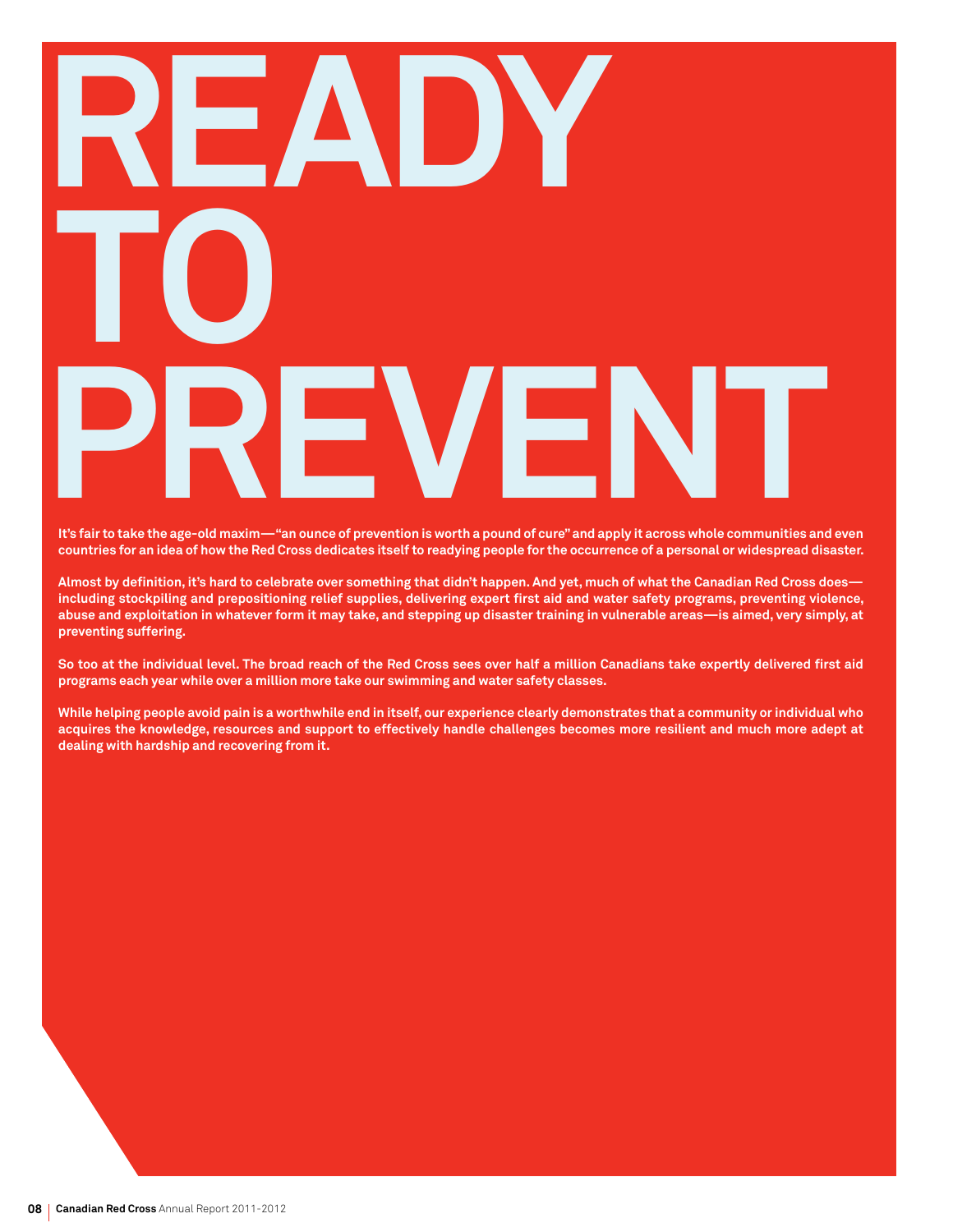# **Because water safety and first aid training saves lives**







### **Safety in the water**

*The Canadian Red Cross and the Chinese Red Cross team up to save lives.*

**During the past 65 years,** millions of Canadians have learned to swim and received water safety training as the Canadian Red Cross understood that our thousands of miles of coastline and myriad of lakes and rivers presented a substantial threat to public health through drowning. Our counterparts in China have made the same decision only much more recently and with a population roughly 40 times larger than ours. Aiming to rapidly establish life-saving water safety programs across their country, the Chinese Red Cross hosted Canadian Red Cross water safety Master Instructor Trainers from Western Canada to deliver training for their trainers. Under a unique co-operative agreement between our two National Societies, Canada's contribution of technical assistance is expected to ultimately help reach a staggering number of Chinese youth with the aim of reducing drowning deaths by the same 75% which the Red Cross has achieved in Canada.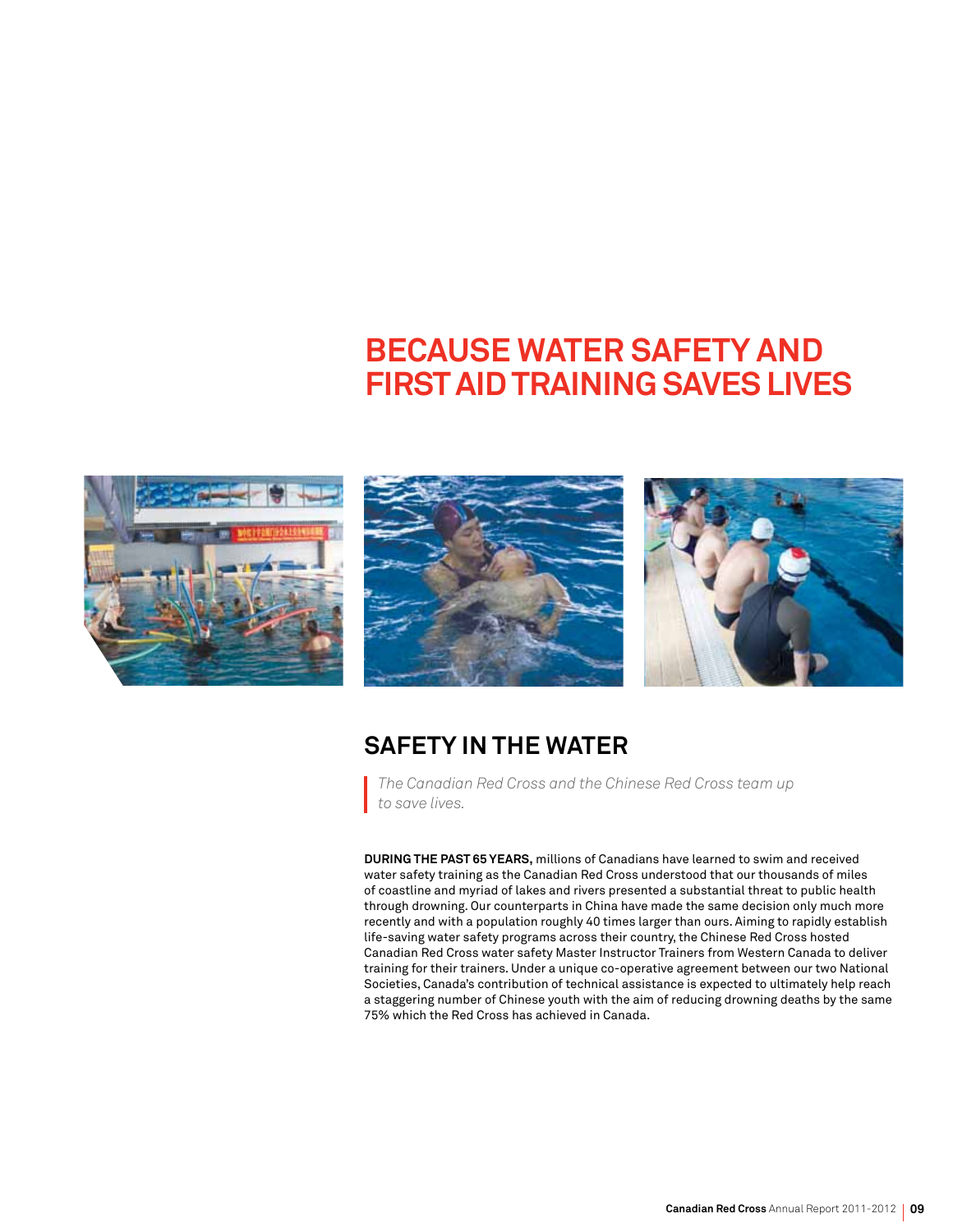# **Ready to prevent**

# **Because bullying in schools needs to stop**



## **The power of pink**

*Student-led action makes a difference in the fight against bullying.*

Across the country, the Canadian Red Cross supports Pink Shirt Day, in its efforts to prevent bullying in our schools. Pink Shirt Day began in 2007 after a group of high school students in Nova Scotia took a stand against bullying in their school when a fellow student was bullied for wearing a pink shirt. Their spontaneous show of solidarity by asking their peers to wear pink has led to a grassroots campaign which has spread across Canada and attracted worldwide attention. The Red Cross is proud to help promote this day as a focal point in its year-round RespectED programs which raise awareness, facilitate youth-led workshops, conferences and discussion groups. These activities are all aimed at drawing attention to and reducing the range of abuse, violence and exploitation in our schools and communities by encouraging and developing practical, long-term solutions.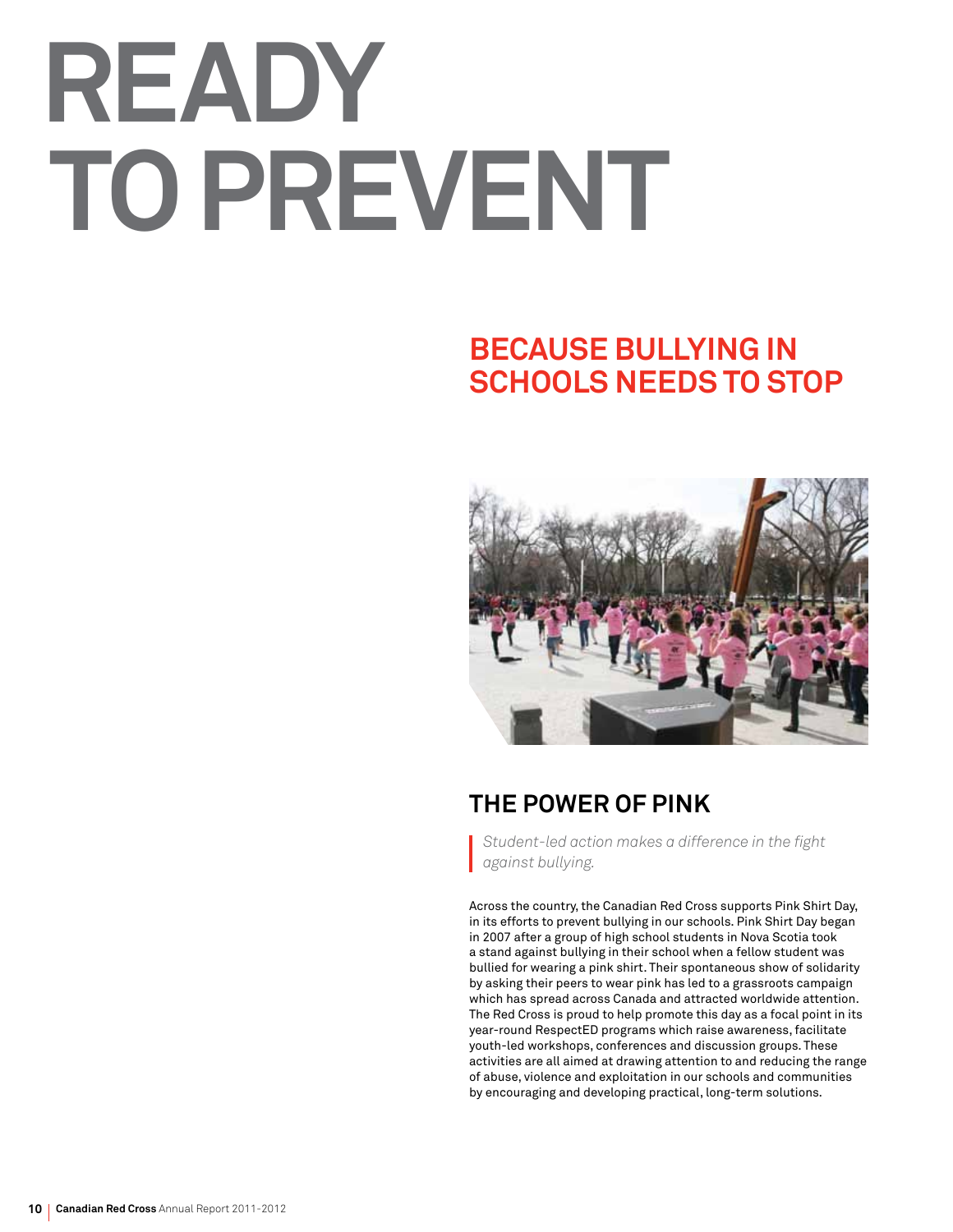# **Because our seniors want to stay in their homes**

# **Because towns must protect themselves**



## **Providing quality of life**

*Home care services are giving seniors more comfort and dignity.*

As our population ages, the issue of caring for our elderly is becoming increasingly important. With fiscal restraint now a fact of life among funding bodies and health care providers alike, it will be up to organizations and institutions to find creative and cost-effective ways to care for seniors who want to age in place, *their* place. Not only do these home care services preserve the dignity and independence of seniors by preventing or delaying institutionalization, they free up beds and personnel for chronic care patients. In Ontario, New Brunswick and Nova Scotia where the Red Cross has been providing quality home care services for decades, we have seen first-hand how a suite of services delivered by compassionate and skilled paid workers and volunteers—including Meals on Wheels, personal care, medical equipment rentals and transportation—can make all the difference to the comfort and quality of life which our seniors appreciate and deserve.



## **An ounce of prevention**

*Communities make plans to deal with disasters before they occur.*

To help ensure that vulnerable Canadians receive the level of support they need when disaster strikes, detailed planning sessions—such as the one pictured from Western Canada—are a key part of every successful disaster response. To be ready, Canadian Red Cross experts have to integrate a myriad of details that can include everything from developing "what if" scenarios with local and provincial emergency response authorities, to working with meteorologists to chart possible trouble spots, to acquiring and pre-positioning cots, blankets, hygiene kits and clean-up supplies in over 60 warehouses across the country. In addition to the recruitment, training and deployment of volunteers, Red Cross teams will often make prior arrangements with hotels, grocery stores and transport companies in their bid to provide co-ordinated support for potential evacuees. These teams also work to secure agreements with municipal, provincial and territorial authorities in order to ensure that the Red Cross can be most effective when assisting communities affected by disaster.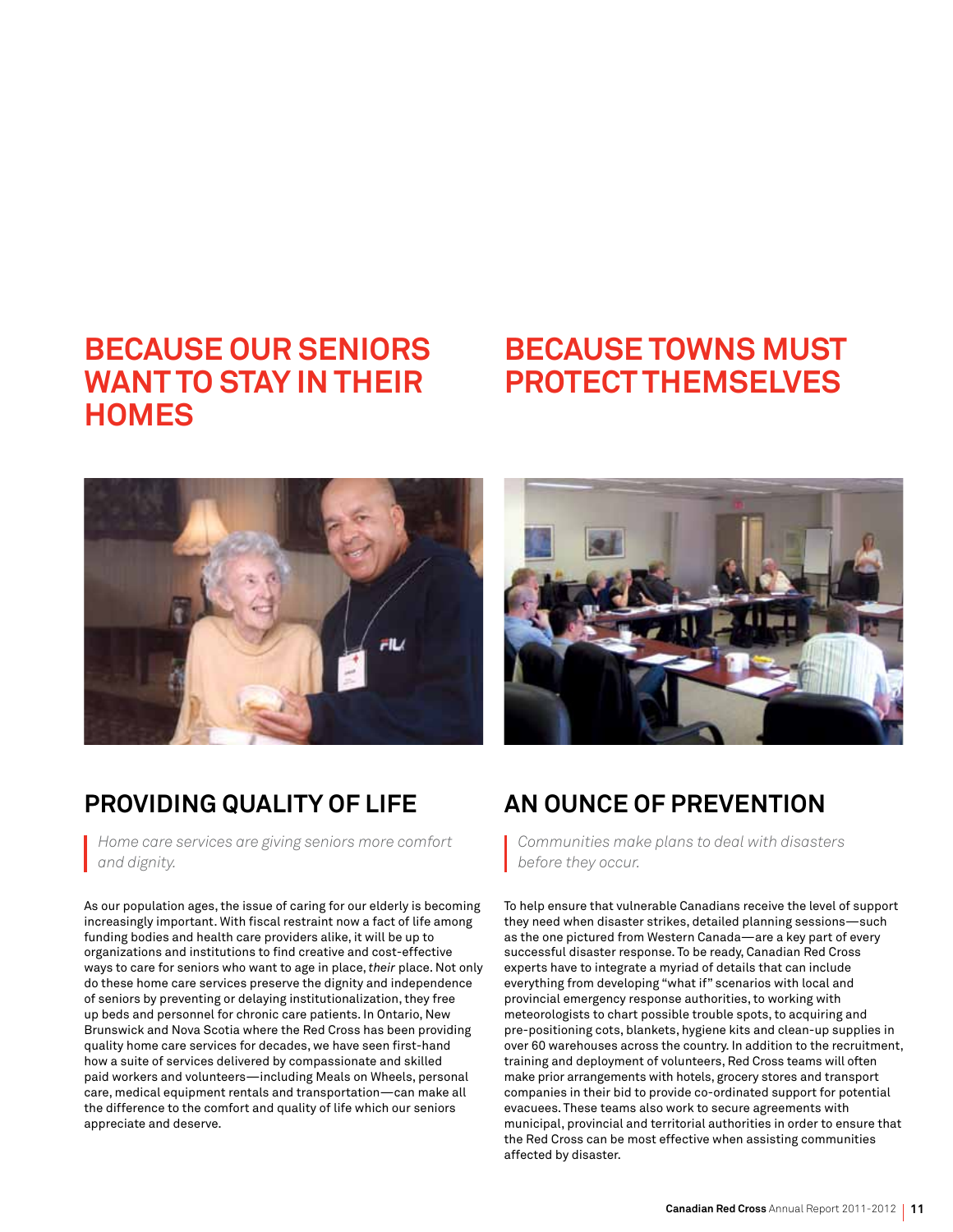# **Ready 10 independent Ped Cross is committed to developing innovative value of the challenges and problems this world present**

**T he Canadian Red Cross is committed to developing innovative solutions to the challenges and problems this world presents. A ddressing old issues with new ideas or decisively responding to emerging new threats is central to the Red Cross's determined effort to remaining a dynamic, relevant organization. To do so requires continuous, evidence-based evaluation of programs and processes to find out what's working and what needs refinement.** 

**Feeding into this review are a number of integrated activities including applying best practices collected from the world-wide network of National Societies, studying and adopting new technologies and techniques, improving data collection and analysis, and establishing unique partnerships, all designed to take advantage of the experience and wisdom of our people. When confronting challenges, the one phrase that is seldom heard is "Well, that's the way we've always done it."**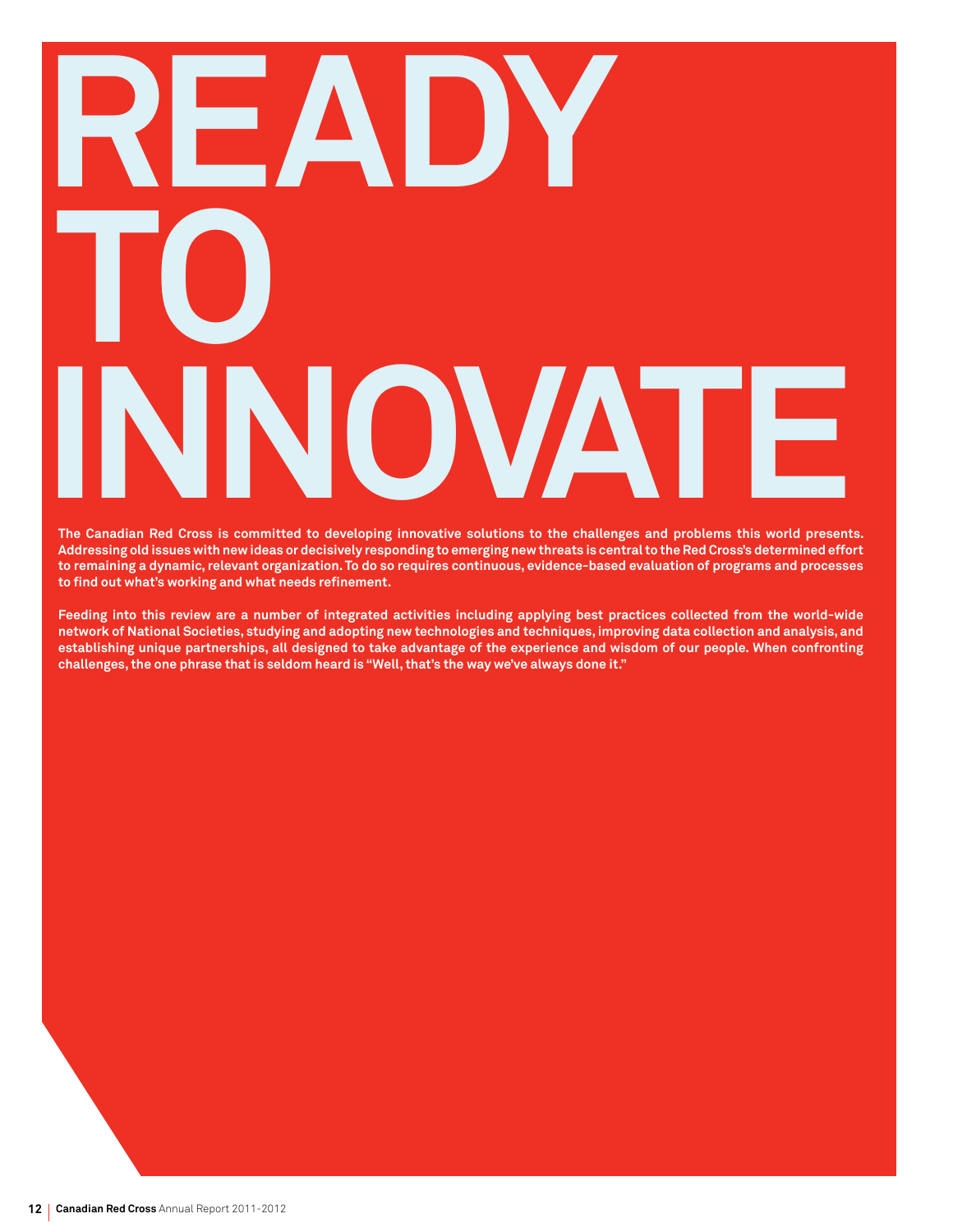# **When the health of mothers and children is at risk**







### **Lessons learned**

*Initiatives developed in Central America are helping mothers and children in Africa.*

**With funding from** the Canadian government, the Canadian Red Cross and the Red Cross Societies of Honduras and Nicaragua are working with governments there to improve the health of mothers and their children in remote and vulnerable communities. Taking a holistic approach to health, these programs promote breast feeding and child nutrition, the participation of men in family health, safe births and maternal care, and access to community-based health and care. Tracking the results of these grassroots projects, it's clear that they improved the well-being of mothers and their children, and increased local community capacity to prevent disease and overcome health problems that have a profound effect on the resiliency of the communities. Lessons learned and best practices from Central America are adapted and transferred to major new Canadian Red Cross initiatives in the African countries of Liberia and Kenya. The Canadian Red Cross is focusing on Maternal, Newborn and Child Health (MNCH) in much of its international operations.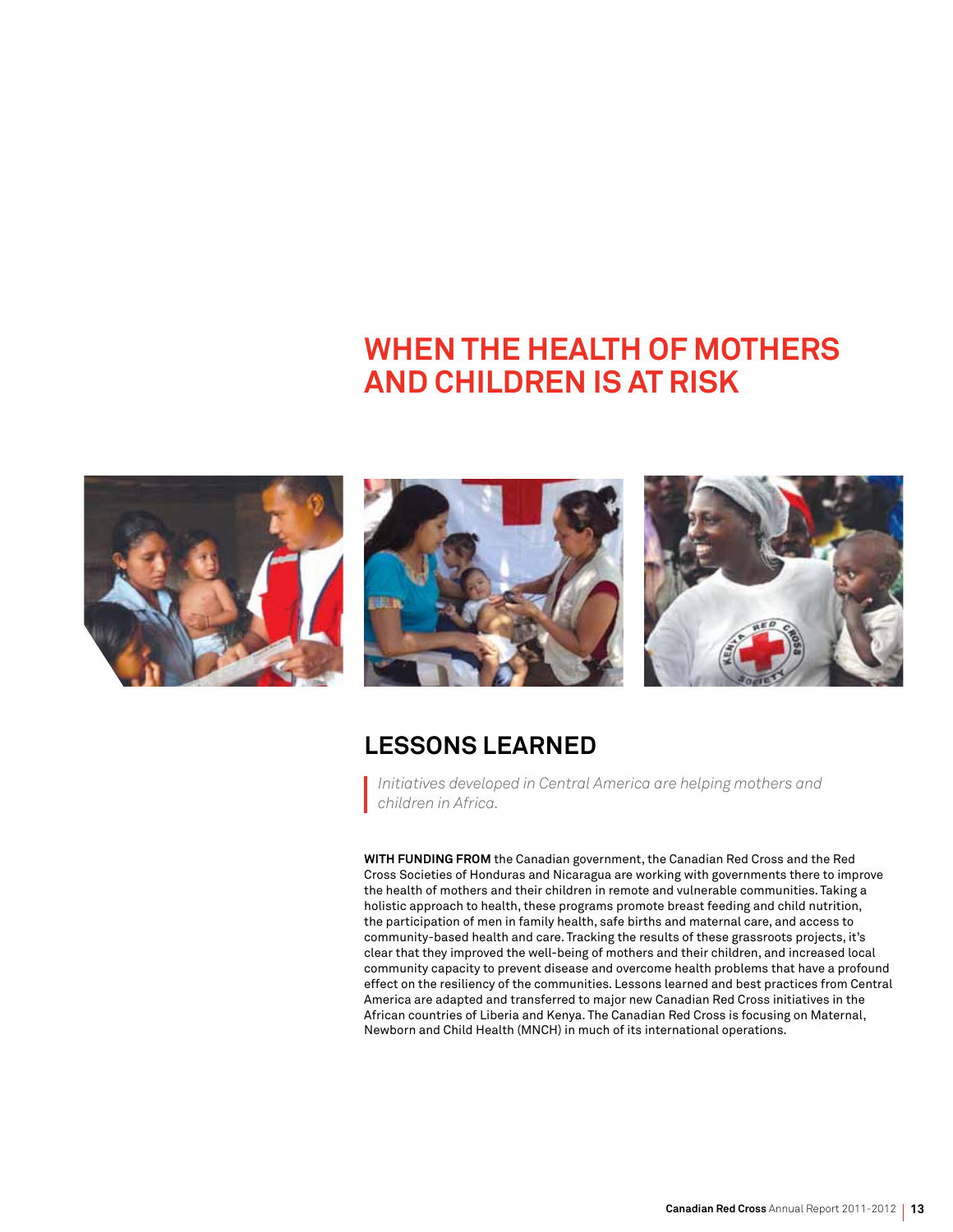# **Ready to innovate**

# **When new approaches can address old issues**



## **Helping home care patients**

*Challenging the status quo is saving money and reducing wait times.*

To combat growing wait times for home care beds in Nova Scotia, the Canadian Red Cross came up with an innovative model that has proven to be popular, efficient and cost effective. So much so, it continues to expand in that province while generating considerable interest from the health care sector across Canada and has won a prestigious national awards program. Through its Health Equipment Loan Program (HELP)— a partnership between the Canadian Red Cross and the provincial government—home care patients could borrow expensive health equipment and hospital-type beds on a temporary basis after which the equipment is refurbished and reused. Credited with saving Nova Scotia's health care system millions of dollars, this initiative has reduced demand for institutional beds while measurably improving the lives of home care clients and their family members. For its efforts, the Red Cross was named a 2011 Gold Medal winner by the prestigious IPAC/Deloitte Public Sector Leadership Awards program recognizing organizations that have shown "excellence, outstanding leadership, collaboration and innovation" within the Canadian public and not-for-profit sectors.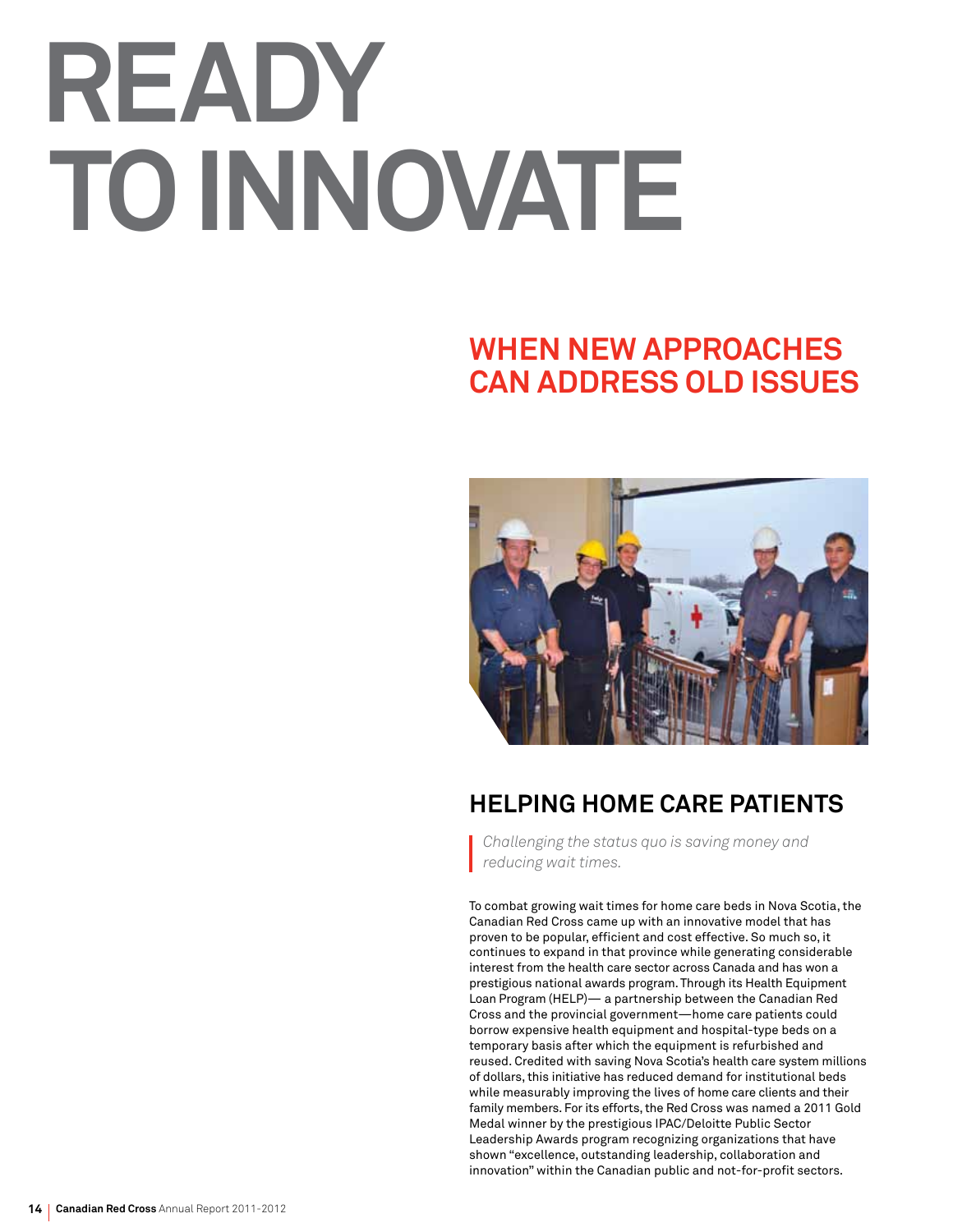# **When infrastructure needs rebuilding**

# **When a "silent" problem needs a voice**





### **Investing in Haiti**

*Innovative partnerships are building facilities, creating long-term healthcare programs for Haiti.*

As part of its multi-year commitment to the recovery of Haiti after that country's devastating earthquake in 2010, the Canadian Red Cross is investing over \$20 million in health infrastructure in the Jacmel region, where our initiative has been boosted by an additional \$10 million from the Japanese Government. The Red Cross established an innovative partnership with the International Health Unit of the Université de Montréal, Direction de la Santé Publique de Montréal and Sainte-Justine University Hospital Centre also from Montréal to help improve the long-term health outcomes for Haitians by building and outfitting an earthquake-resistant hospital as well as several neighbourhood clinics. These modern facilities on Haiti's south-east coast are part of an integrated five-year health plan aimed at improving access to quality health services for mothers, newborns and children, and strengthening resilience through community care and first aid.

## **Post-disaster violence**

*Creating disaster response strategies that incorporate violence prevention.*

Long-observed but rarely spoken about, the problem of violence following natural disasters is the subject of a detailed report co-authored by the Canadian Red Cross and the International Federation of the Red Cross. Entitled *Predictable, Preventable: Best Practices for Addressing Interpersonal and Self-Directed Violence During and After Disasters*, the report examines the varied causes and the effects of many forms of violence—including domestic abuse, acts against and by aid workers, and gang violence—and their impact on a population's ability to recover. Noting that postdisaster violence exists in both developing and developed nations, the report concludes with a series of innovative recommendations for all participants in disaster management to take a public health approach and incorporate violence prevention strategies across all stages of their disaster response—from planning through response to recovery and development.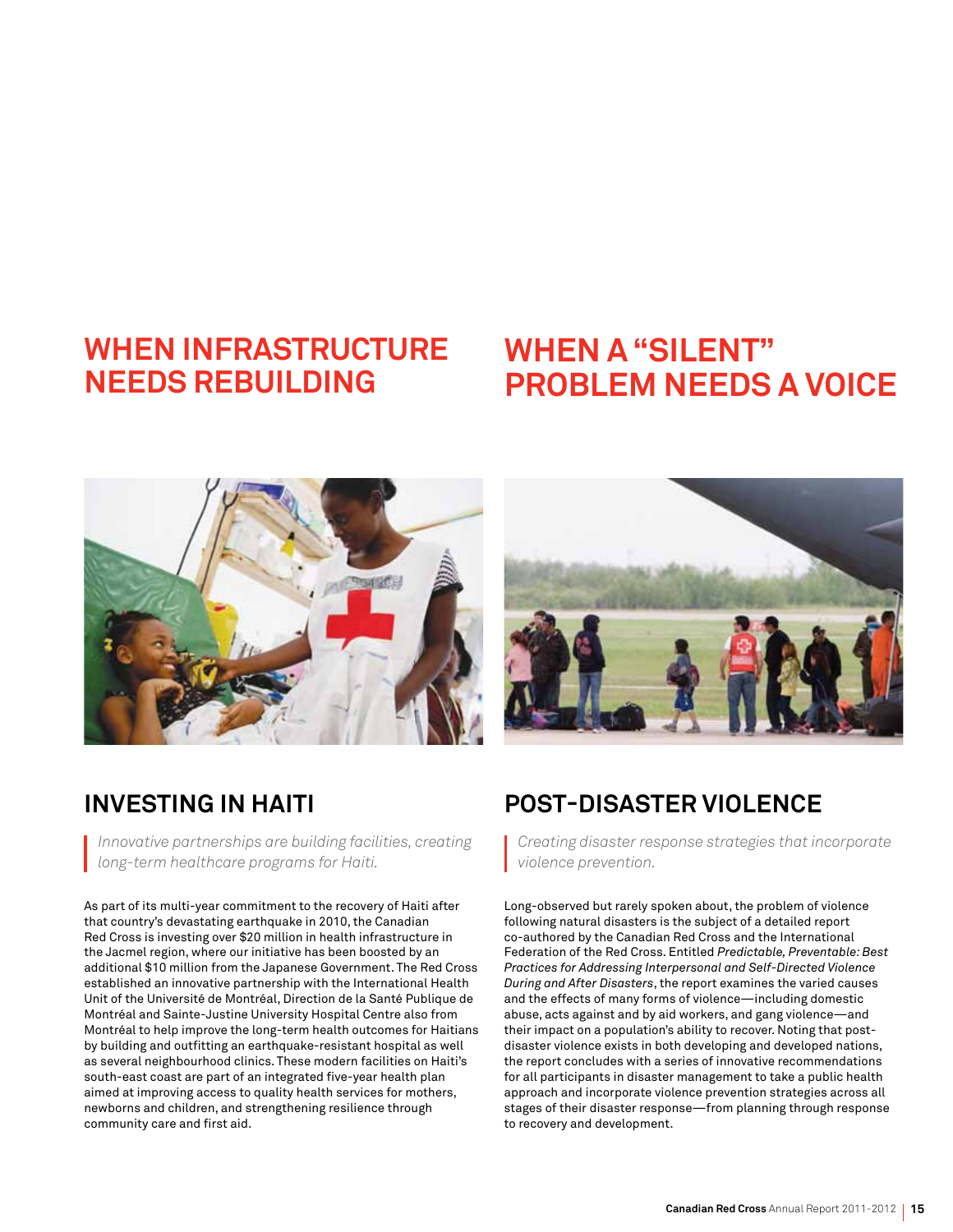# **Giving gets us ready**





**the preceding pages** have offered a glimpse of what the Canadian Red Cross has accomplished during the past year and what it hopes to accomplish in the future. Any achievements from previous years, anything the organization plans to achieve in the years to come, rely completely on the generosity of Canadians who, year after year, give so unselfishly of their time and financial support.

This truly outstanding level of generosity is legendary across the global Red Cross movement. Time and time again, Canadians have answered the call when disaster strikes and they have trusted the Red Cross as their preferred vehicle to express their concern and offer hope to their fellow citizens, here and around the world.

In major disasters, specific fundraising appeals are established with their own separate accounting so that donors have a safe and secure system of collection which assures them that the dollars they give will go where they were intended. In some cases, the Federal Government will match individual donations to the Red Cross over a set time period so that the impact Canada can have is significantly amplified.

Alongside major emergencies that garner incredible generosity from Canadians, the Canadian Red Cross has been successful in collecting for Canadian and International Disaster Relief Funds. Donors recognize as do we—that there are numerous hidden disasters in Canada and around the world. On average the Canadian Red Cross is responding to emergencies in Canada every four hours and up to three emergencies per week internationally. While these events do not attract attention, they affect thousands of lives and create just as much suffering as more public occurrences.

In addition to direct financial contributions, the Canadian Red Cross and the people we serve benefit from a wide range of fundraising activities, most of which arise from grassroots enthusiasm. Among many outstanding examples, we thank the students at Newfoundland and Labrador's Glovertown Academy who, for 25 years, have maintained a Red Cross Youth Group to study humanitarian issues and raise money, particularly with their Walk for Humanity. Noteworthy too are the efforts of Calgary high schools to raise awareness and funds for the rehabilitation of former child soldiers in Liberia by staging a city-wide photography contest called "Picture the Future". In Montréal, a core group of 30 young business people have started 'Relève d'affaires' to further engage the corporate sector and contribute funds through social events.

To complement individual giving, we understand the growing importance of good corporate citizenship and have expanded our efforts to partner with companies who want to strengthen their charitable presence in communities where they do business. It's a tribute to numerous national and local companies who mobilize groups of their own employees, or contribute money, blankets, water or other supplies to provide relief in the case of significant disasters.

While financial gifts are crucial for the Red Cross's acquisition of supplies, equipment and facilities, the gift of time is equally important. In Canada, some 25,000 volunteers donate millions of hours each year for everything from water safety training, to staffing health equipment loan outlets to comforting victims of house fires. Dedicated and well-trained, every Red Cross volunteer is an ambassador for hope and a wonderful example of our best humanitarian instincts.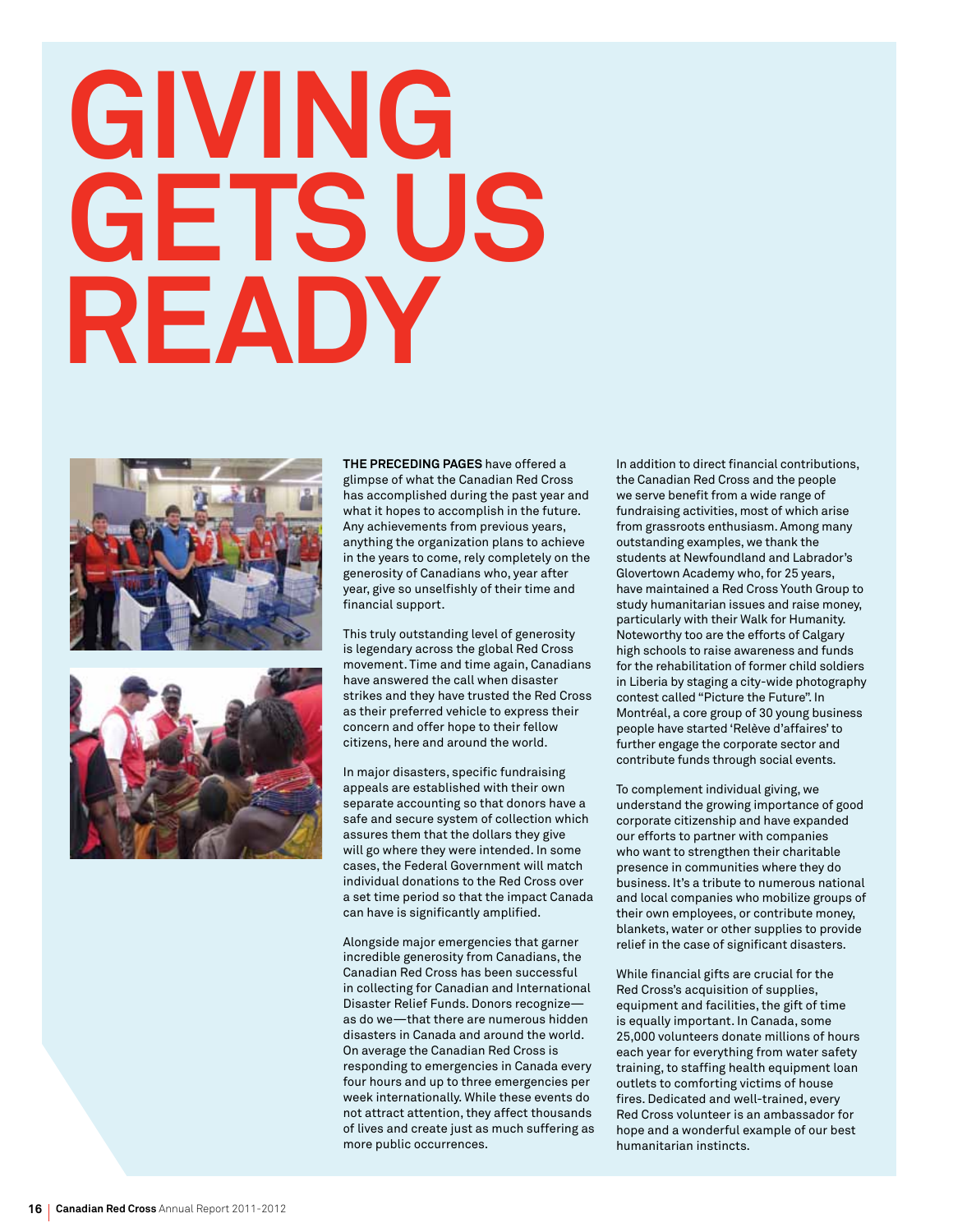# **Leadership and Governance**

#### **Corporate Officers**



Conrad Sauvé Secretary General and Chief Executive **Officer** 



Claude Tremblay Chief Financial Officer, Chief Operating Officer



Samuel Schwisberg General Counsel, Corporate Secretary



Leslie Dunning Director General, Violence and Abuse Prevention



Ann Clancy National Director, Human Resources and Volunteer Services



Almin R. Surani National Director, Information Services



Susan Johnson Director General, International **Operations** 



Pam Aung Thin National Director, Public Affairs and Government Relations



Michel Léveillé Director General, Québec Zone



Ron Kelusky Director General, Ontario Zone



Sue Phillips Director General, Western Zone



John L. Byrne Director General, Atlantic Zone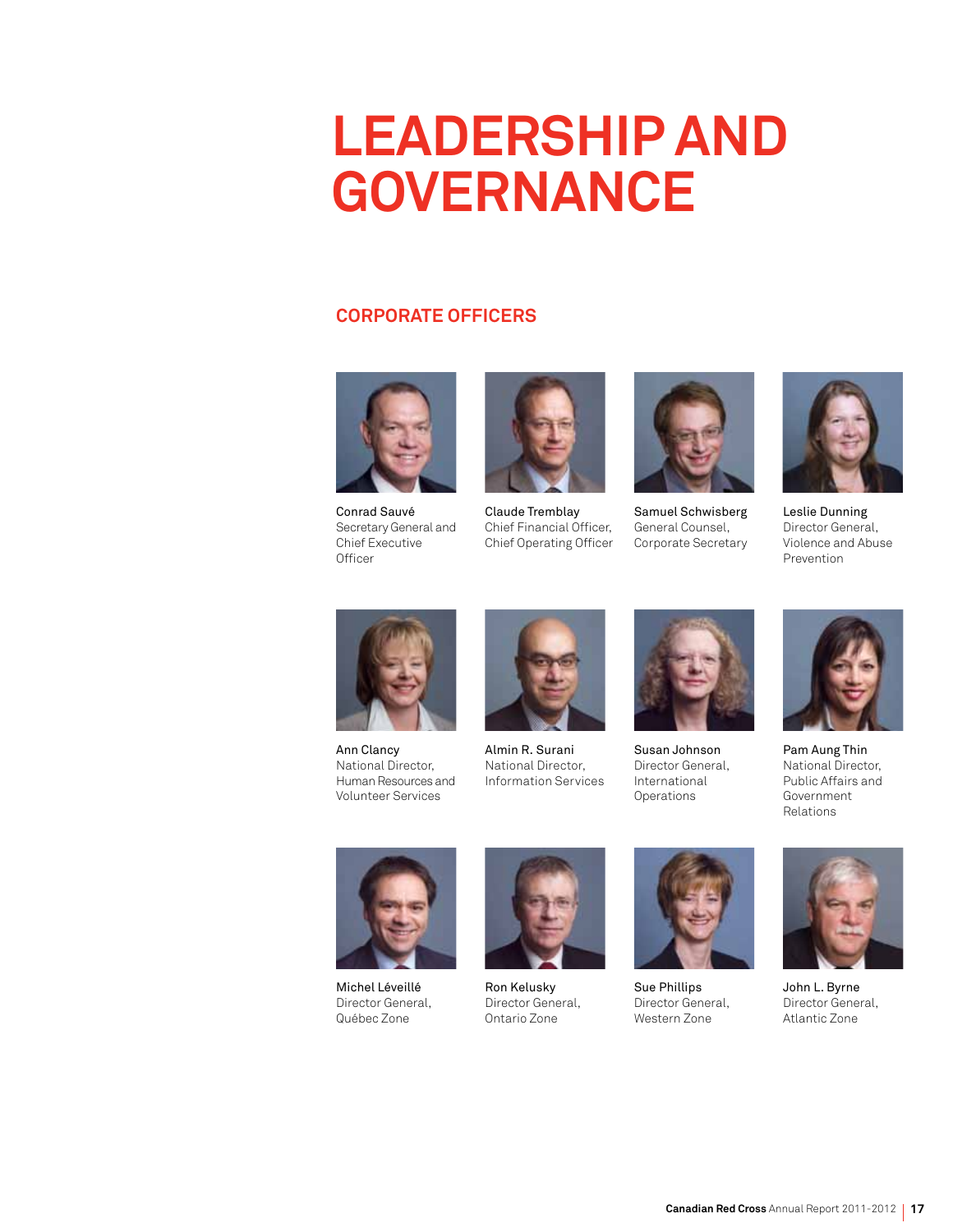

#### **Members of the Canadian Red Cross Board of Directors, 2012\***

Top row, left to right: Gavin Giles, Mylène Turcotte, Mario Dionne, Edward Tanaka (Chair), Diane Girard, Sara John Fowler, Ella West, Lloyd Posno Bottom row, left to right: Alan Dean (Vice-Chair), Amit Mehra (Vice-Chair), Conrad Sauvé, Lynda Durand, Peter Collens, Mary-Jane Dawson, Peter Zulauf,

\* On March 18 of this year, board members unanimously adopted a new organizational bylaw in compliance with the recently-proclaimed *Canada Not For Profit Organizations Act* which sees "Governors" now referred to as "Directors".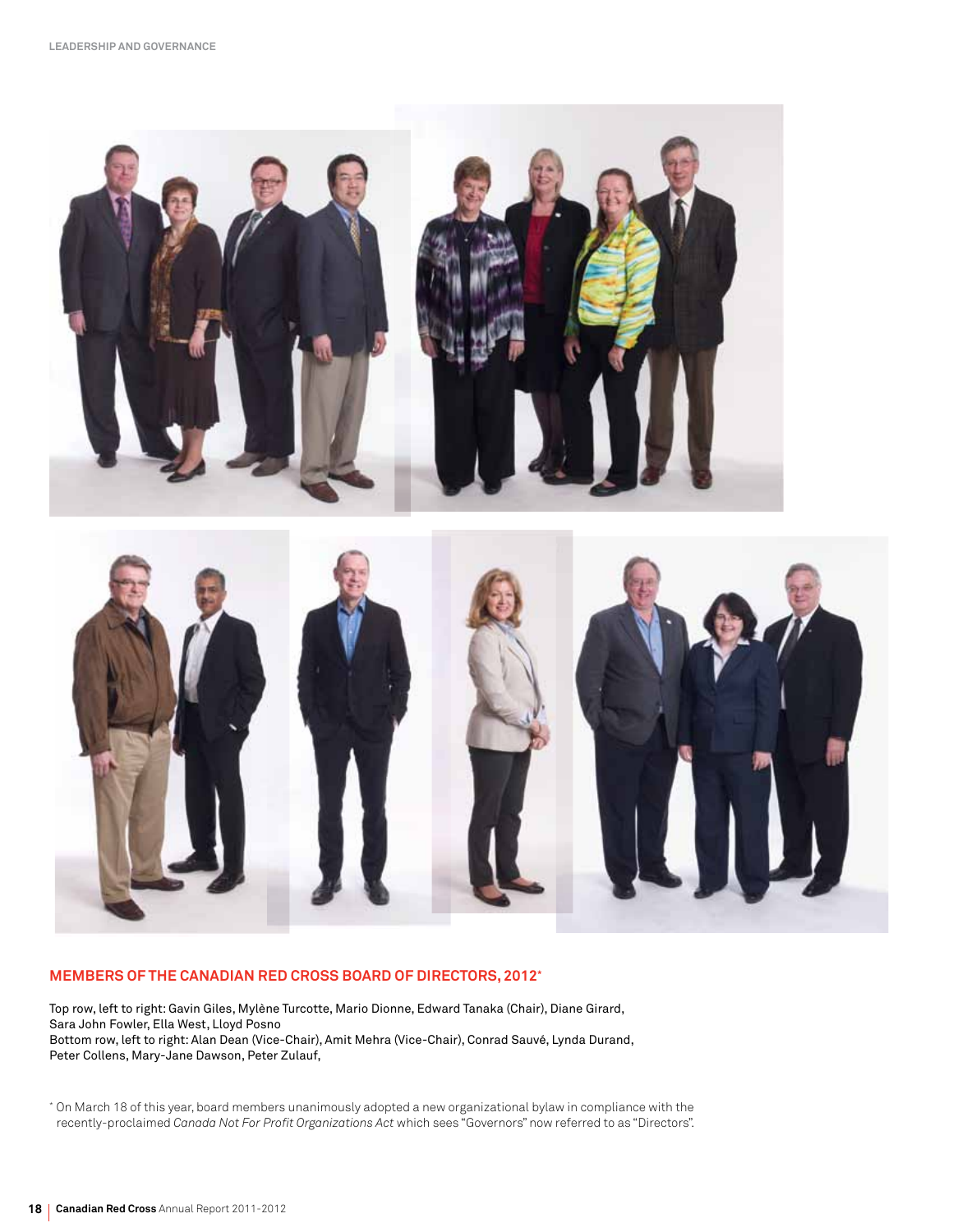#### **Corporate officers**

#### **Patron**

Her Majesty Queen Elizabeth II

#### **Honorary Chair**

His Excellency the Governor General of Canada

#### **Honorary Vice-Chairs (Appointed)**

The Right Honourable Prime Minister of Canada The Honourable Leader of the Official Opposition

#### **Honorary Vice-Chairs**

The Honourable Robert L. Barnes Ms. Janet Davidson Mr. Armand de Mestral Mr. Gene Durnin Mr. Darrell D. Jones Ms. Huguette Labelle Mr. Jon Turpin Mr. Myrle Vokey Mr. George Weber Ms. Kate Wood Ms. Jane McGowan

#### **National Representative Members**

*(Members at the June 2011 AGM)*

#### **Atlantic Zone**

Peter Collens Sandra Craft Ella Kelly Erin Kielly Peter Nestman John Scoville

#### **Québec Zone**

Gilles Blondeau Vincent Bolduc Claude Chevalier Mishell Potvin Denise Vandenbroucke Marcel Whissell

#### **Ontario Zone**

Dennis Chow Stéphane Gallant Lynn Greiner Leonard Murphy Jane Ann Newson Barb Trant

#### **Western Zone**

Timothy Alexander Paul Jenkins Tami Kjerulf Scott Osmachenko George Petel Gordon Shead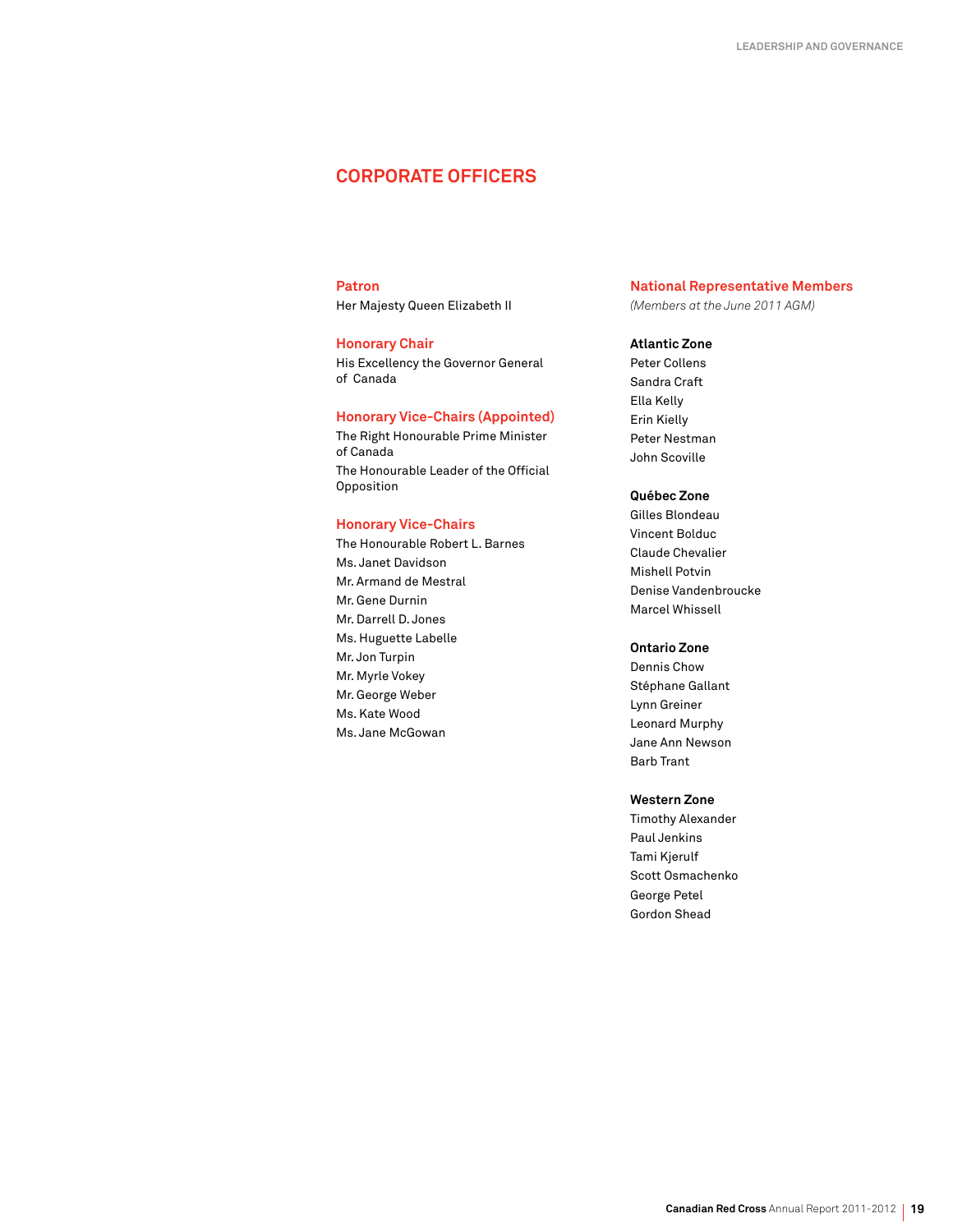# **Report of the Chief Financial Officer**

**FOR THE YEAR ENDED MARCH 31, 2012**

#### **BASIS OF PRESENTATION**

The financial statements of The Canadian Red Cross Society (the Society) have been prepared by management in accordance with the Canadian Institute of Chartered Accountants Handbook – Part V Pre-Changeover Canadian Standards (Canadian generally accepted accounting principles). They contain certain items that reflect best estimates and judgment of management. The integrity and reliability of the data in these financial statements are management's responsibility.

The Board of Directors is responsible for ensuring that management fulfills its responsibilities for financial reporting and internal controls and it exercises this responsibility through the National Audit and Finance Committee.

#### **BACKGROUND**

The Society operates across Canada and internationally, supported by over 6,600 employees in Canada. Domestic activities accounted for 71 percent of total program expenditures and international operations accounted for the remaining 29 percent.

In order to support humanitarian efforts, the Society manages a number of national and regional fund development appeals throughout the year.

The Society is organized into the following operational units:

- • Atlantic Zone
- • Québec Zone
- • Ontario Zone
- • Western Zone
- • International Operations

The corporate office is based in Ottawa and provides strategic and support services to the operational units.

#### **RISKS AND UNCERTAINTIES**

Risk management practices are part of normal business operations to help identify and manage the principal risks. Governance of principal risks forms part of the mandate and the charters of the Board of Directors and its committees, including the monitoring of the risk management program by the National Audit and Finance Committee.

The Society's risk management program is Society wide with a focus on the identification, assessment and mitigation of risks associated with the achievement of the organization's objectives. Principal risks are identified and evaluated relative to their potential impact and likelihood, including consideration of mitigating activities. There is an annual review that is linked to the business planning process, with periodic updates to identify emerging risks arising from major business decisions, key initiatives and external factors.

The Society's risk management program is managed through an executive-level committee and reports on principal risks to the Board of Directors. The Society's executive management and the senior management of each operating unit maintain appropriate controls.

The Society's executive management, including legal counsel, review major contracts for operational and financial risks. Major programs are subject to various types of contractual arrangements with federal and provincial governments and with other funding agencies. The Society ensures that the grants, contributions, donations and other funds are properly spent. Large transactions and non-budgeted expenditures are also reviewed and approved by the Board.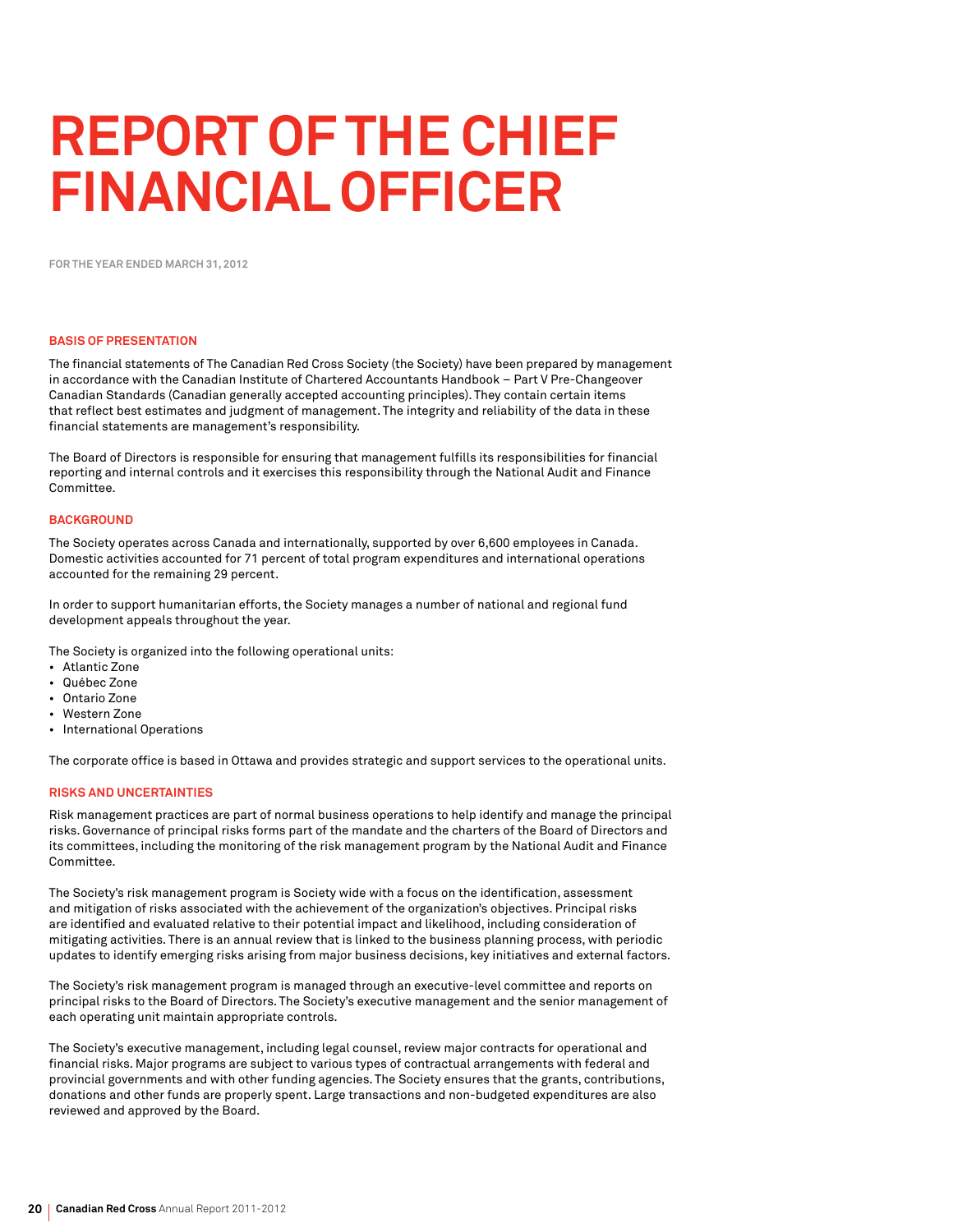#### **CONTRACTUAL PROVISIONS**

Contractual risks to which the Society is bound are generally becoming more complicated and expose the Society to heightened risks. The Society has material service delivery contracts with several Community Care Access Centres in Ontario, which require the provision of personal support services under specific contractual terms.

There are reasonable processes and controls in place to ensure that contractual exposure is properly managed in consideration of the services provided.

#### **FUNDRAISING**

Maintaining the existing annual fundraising revenue is critical to maintaining the Society's humanitarian programs. Renewing and increasing contracts with government agencies is essential to sustain the Society's current infrastructure and services in communities across Canada.

#### **INTERNATIONAL PROJECTS**

The Society manages humanitarian projects in several countries around the world, frequently in areas affected by natural disasters, conflict and civil unrest. By their nature, these projects have significant operational and financial risk.

The Society has experience over many years of managing these types of projects and has in place the procedures and protocols required to mitigate operational risks. Financial risks are mitigated because funds are typically received from donors in advance. If necessary, additional funds can be accessed from the Society's Disaster Relief Fund and the International Disaster Relief Fund.

#### **DONOR SUPPORT**

The Society relies on donations from direct appeals. The continued support of individual donors, foundations and corporations, provides the most significant support to the delivery of the Society's humanitarian programs.

Any major decrease in donor support would have a considerable impact on the ability of the Society to deliver humanitarian services in Canada and around the world.

#### **GOVERNMENT SUPPORT**

The Society's ability to maintain its service capabilities is highly contingent on government funding. The two principal areas where governments provide grants or fee for service are within the international work funded by the Canadian International Development Agency and community health services from provincial governments.

The Society receives a significant portion of its revenues from provincial governments. Staff and benefit costs account for over 80 percent of government-sponsored programs. Any disruption of these revenues could impact the Society's ability to provide consistent and high quality services and would impact its financial results.

The Society's Community Health Support Programs in Ontario, New Brunswick, and Nova Scotia are examples of such government-funded programs that together make up approximately 46 percent of the Society's total operating revenues.

#### **UNIONIZED WORFORCE**

The Society has four collective agreements across the country with the largest being the agreement with approximately 3,400 employees represented by the Service Employees International Union (SEIU).

#### **RESULTS FROM OPERATIONS**

Excluding cases of where the Society decides to use reserves, the Society budgets its operations on a rolling three year break-even basis and uses unrestricted excess revenue over expenses to maintain adequate financial reserves and develop its humanitarian programs. The Society has set aside \$43.5 million in reserves to ensure the capability of operations should there be unexpected events.

For the year ended March 31, 2012, the Society's excess of revenues over expenses were \$0.6 million (2011 – \$4.3 million).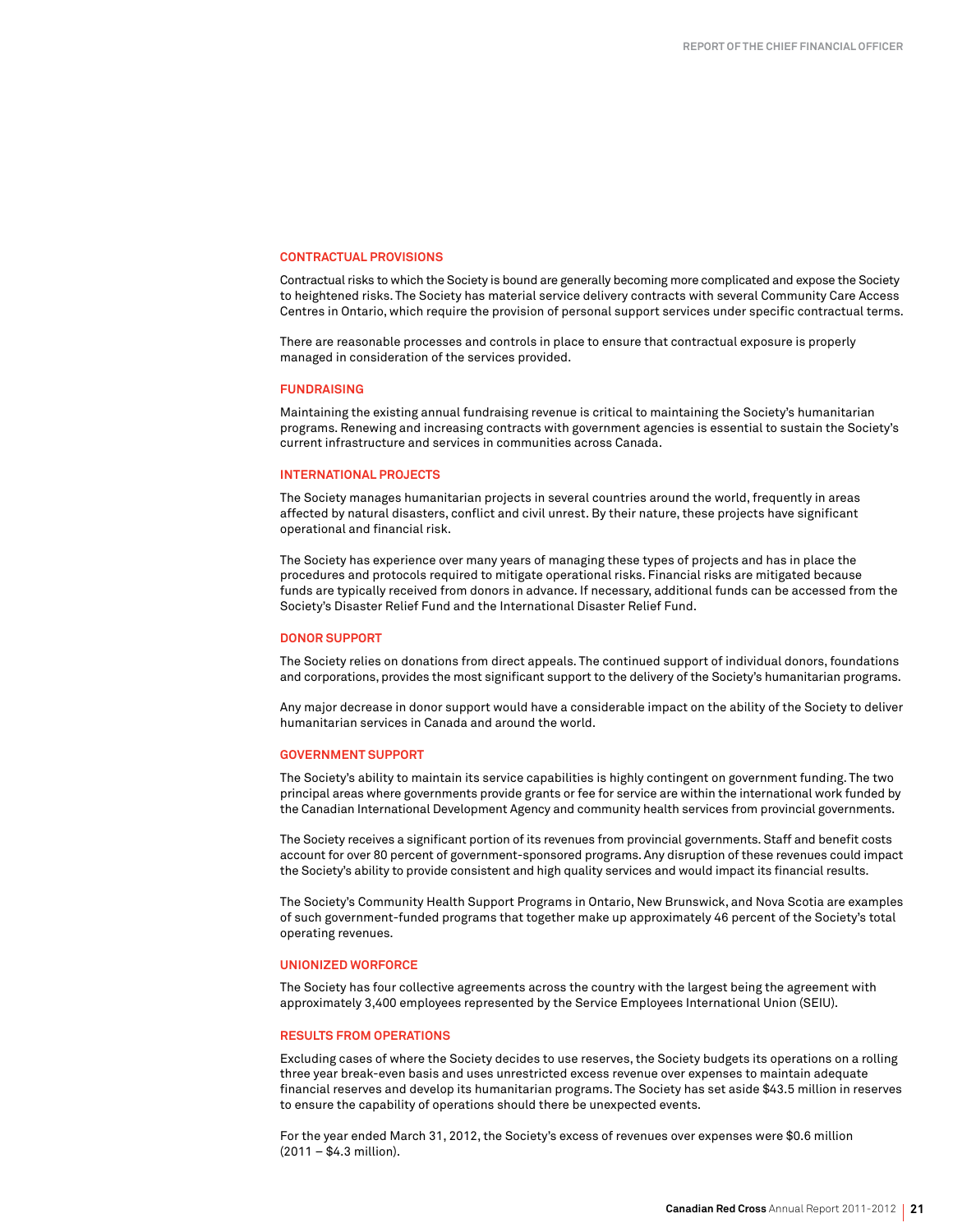Most of the Society's programs and projects ran close to expectation. The major exceptions were shortfalls in fundraising revenues of \$2.2 million primarily within the Planned Giving programming. A one-time adjustment of almost \$2 million relating to a re-organization within the Personal Support program of Ontario has also been incurred.

Included in the excess of revenues over expenses is an amount of \$1.3 million (2011 – \$1.2 million) in net investment income related to the funds restricted for the Tsunami recovery operation. All interest earned from this fund is reinvested into the recovery effort. Tsunami interest income is recognized as revenue in the year earned and as an expense in the year that it is spent.

The annual investment in the fundraising program (included in direct marketing in the financial statements) was adjusted to \$5 million in 2012 versus \$8 million in 2011. The full benefits of this investment will be seen over the next several years.

In 2010, there was a tremendous outpouring of support in response to the tragedy in Haiti following the earthquake of January 12, 2010. The Society raised over \$200 million from over 700,000 individual donors, hundreds of corporate organizations and from governments at all levels. At March 31, 2012, deferred revenue of \$60 million (2011 – \$95 million) related to the Haiti appeal. Within the international spending category is an amount of \$40 million related primarily to emergency supplies and the completed construction of 7,044 of a planned 7,500 homes for Haitian beneficiaries. As with the relief operations following the 2004 tsunami in the Asia Pacific region, there is expected to be a multi-year program for relief efforts and expenditures in Haiti. A significant portion of the funding has been spent as at March 31, 2012, to establish basic shelter and address emergency relief needs. A smaller portion will be in the years that follow for longer-term redevelopment programs.

As part of "Strategy 2015" (the Society's strategic plan) a continuous improvement framework and a three-year process was put in place to review our larger programs and services across the country. In the first year (2009), we established a national vision and plan for the Disaster Management, Fund Development and First Aid programs. In 2010, we have set a three year plan for the International, Respect Ed, and Water Safety programs. The support services of Public Affairs, Information Services and Human Resources were also included in the 2010 review. During 2011, we developed a three year vision for the Health portfolio with a particular focus on the implications of the integration of care programming in Ontario. This concludes the first three year cycle of program reviews. The second cycle will commence in 2012. Resources have been put in place to achieve each program's goals over the next three fiscal years. We are pleased with the progress and dialogue of volunteers and staff across the country and will continue the process.

The Society's Senior Management and Governance are committed to ensuring that donations from the public at large as well as funding agencies are used in the most effective manner as possible. This includes the cost of raising funds. Within the five year trend provided on page 28, our overall cost of fundraising averages 16.3%.

Our approach continues to be a focus on a conservative expectation as to future earnings, with spending that emphasizes a high quality and sustainable approach to each of the programs and projects within our mission. The introduction of "Strategy 2015" and the enhanced accountability framework are essential steps towards ensuring the continued progress towards operational objectives as well as a healthy and financially sustainable future for the Society.

The complete financial report, including the notes to the financials and the independent auditor's report can be found at **www.redcross.ca**.

 $27 - 14$ 

**Claude Tremblay Community Claude Tremblay** Mary-Jane Dawson *Chief Financial Officer and Chair, National Audit and* **Chief Operating Officer Finance Committee** 

*June 2, 2012*

Mary-Jane Dawson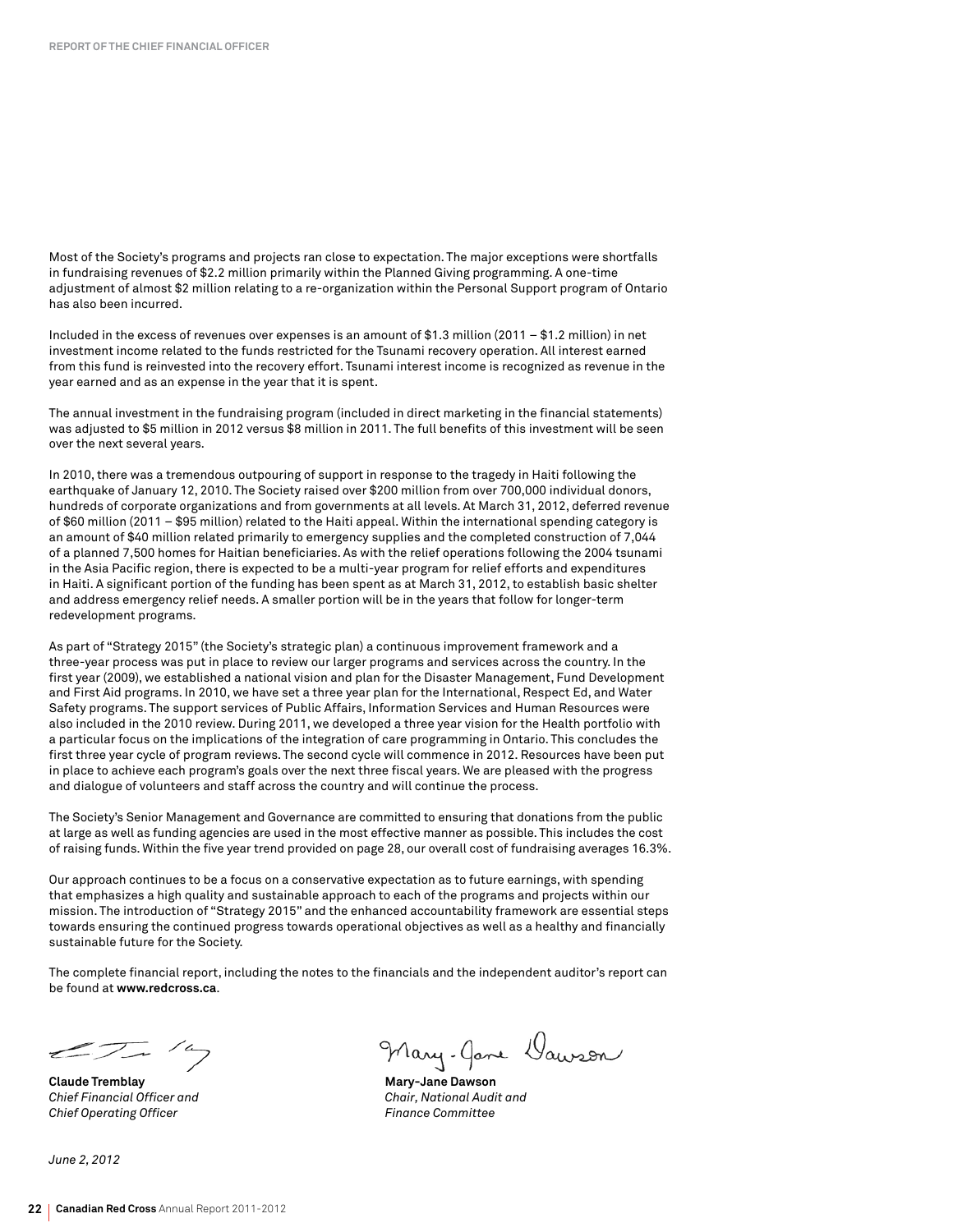# **Auditor's Report**

#### **Independent Auditor's Report on Summary Financial Statements**

#### **To the Board of Directors of The Canadian Red Cross Society**

The accompanying summary financial statements, which comprise the summary statement of financial position as at March 31, 2012, the summary statement of operations for the year then ended and a summary of the basis of presentation and other explanatory notes are derived from the audited financial statements of The Canadian Red Cross Society (the "Society") for the year ended March 31, 2012. We expressed an unmodified audit opinion on those financial statements in our report dated June 6, 2012. Those financial statements, and the summary financial statements, do not reflect the effects of events that occurred subsequent to the date of our report on those financial statements.

The summary financial statements do not contain all the disclosures required by Canadian generally accepted accounting principles applied in the preparation of the audited financial statements of the Society. Reading the summary financial statements, therefore, is not a substitute for reading the audited financial statements of the Society.

#### **Management's Responsibility for the Summary Financial Statements**

Management is responsible for the preparation of a summary of the audited financial statements. The summary financial statements are derived from the complete set of financial statements of the Society and are based on the established criteria disclosed in Note 1 to the summary financial statements.

#### **Auditor's Responsibility**

Our responsibility is to express an opinion on the summary financial statements based on our procedures, which were conducted in accordance with Canadian Auditing Standard (CAS) 810, "Engagements to Report on Summary Financial Statements."

#### **Opinion**

In our opinion, the summary financial statements derived from the audited financial statements of the Society for the year ended March 31, 2012 are a fair summary of those financial statements in accordance with the established criteria disclosed in Note 1 to the summary financial statements.

Relaitte stouche LLP

**Deloitte & Touche LLP** *Chartered Accountants Licensed Public Accountants*

June 6, 2012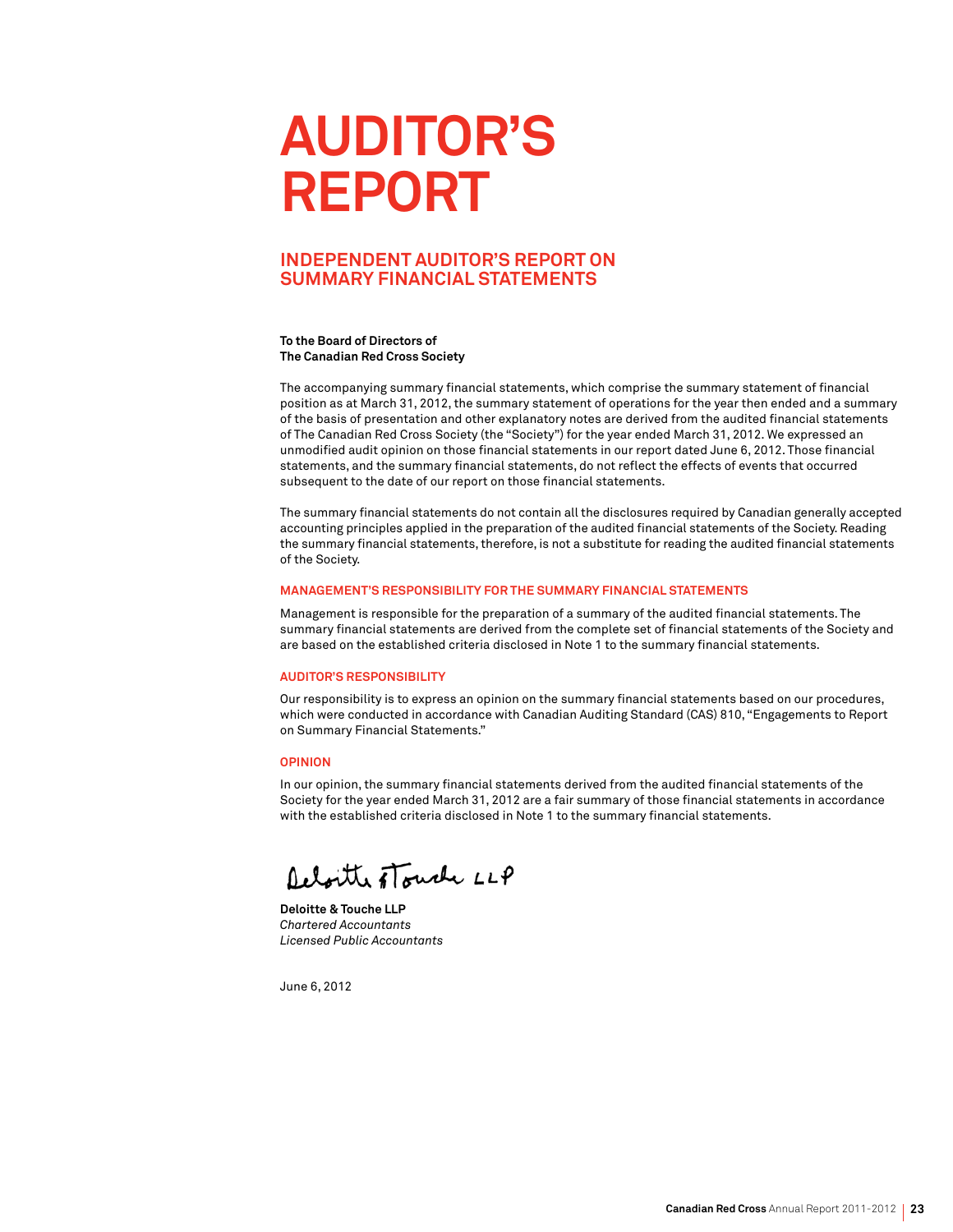# **Financials**

The Canadian Red Cross Society

#### **Summary Statement of Financial Position as at March 31, 2012**

| (in thousands of dollars)                                 | 2012      | 2011      |
|-----------------------------------------------------------|-----------|-----------|
| <b>CURRENT ASSETS</b>                                     |           |           |
| Cash and cash equivalents                                 | \$74,810  | \$109,667 |
| Accounts receivable - trade and other                     | 21,343    | 21,612    |
| Inventory and prepaid                                     | 21,129    | 9,286     |
| Advances on construction contracts                        | 1,366     | 1,399     |
|                                                           | 118,648   | 141,964   |
| LONG-TERM INVESTMENTS (Note 2)                            | 162,551   | 165,520   |
| <b>CAPITAL ASSETS</b>                                     | 47,228    | 47,188    |
| ACCRUED DEFINED BENEFIT PENSION PLAN ASSET                | 6,592     | 6,206     |
| <b>TOTAL ASSETS</b>                                       | \$335,019 | \$360,878 |
| <b>CURRENT LIABILITIES</b>                                |           |           |
| Accounts payable and accrued liabilities                  | \$26,527  | \$26,573  |
| Deferred revenue - short term (Note 3)                    | 120,697   | 131,972   |
|                                                           | 147,224   | 158,545   |
| DEFERRED REVENUE - LONG-TERM (Note 3)                     | 37,362    | 55,474    |
| DEFERRED CONTRIBUTIONS RELATED TO CAPITAL ASSETS          | 9,576     | 10,031    |
| ACCRUED OTHER BENEFIT PLANS LIABILITY                     | 16,652    | 16,698    |
| <b>TOTAL LIABILITIES</b>                                  | 210,814   | 240,748   |
| <b>COMMITMENTS, CONTINGENT LIABILITIES AND GUARANTEES</b> |           |           |
| <b>NET ASSETS</b>                                         |           |           |
| Invested in capital assets                                | 37,652    | 37,157    |
| Restricted for endowment purposes                         | 1,205     | 1,216     |
| Internally restricted - General                           | 47,531    | 47,531    |
| Internally restricted - Tsunami interest                  | 27,096    | 25,792    |
| Unrestricted                                              | 10,721    | 8,434     |
| <b>TOTAL NET ASSETS</b>                                   | 124,205   | 120,130   |
| <b>TOTAL LIABILITIES AND NET ASSETS</b>                   | \$335,019 | \$360,878 |

Notes and schedules to the financial statements are available on the Red Cross Website at www.redcross.ca

On behalf of the Board

 $7 - k$ e EĂ

Mary-Jane Dawson

Chair Chair, National Audit and Finance Committee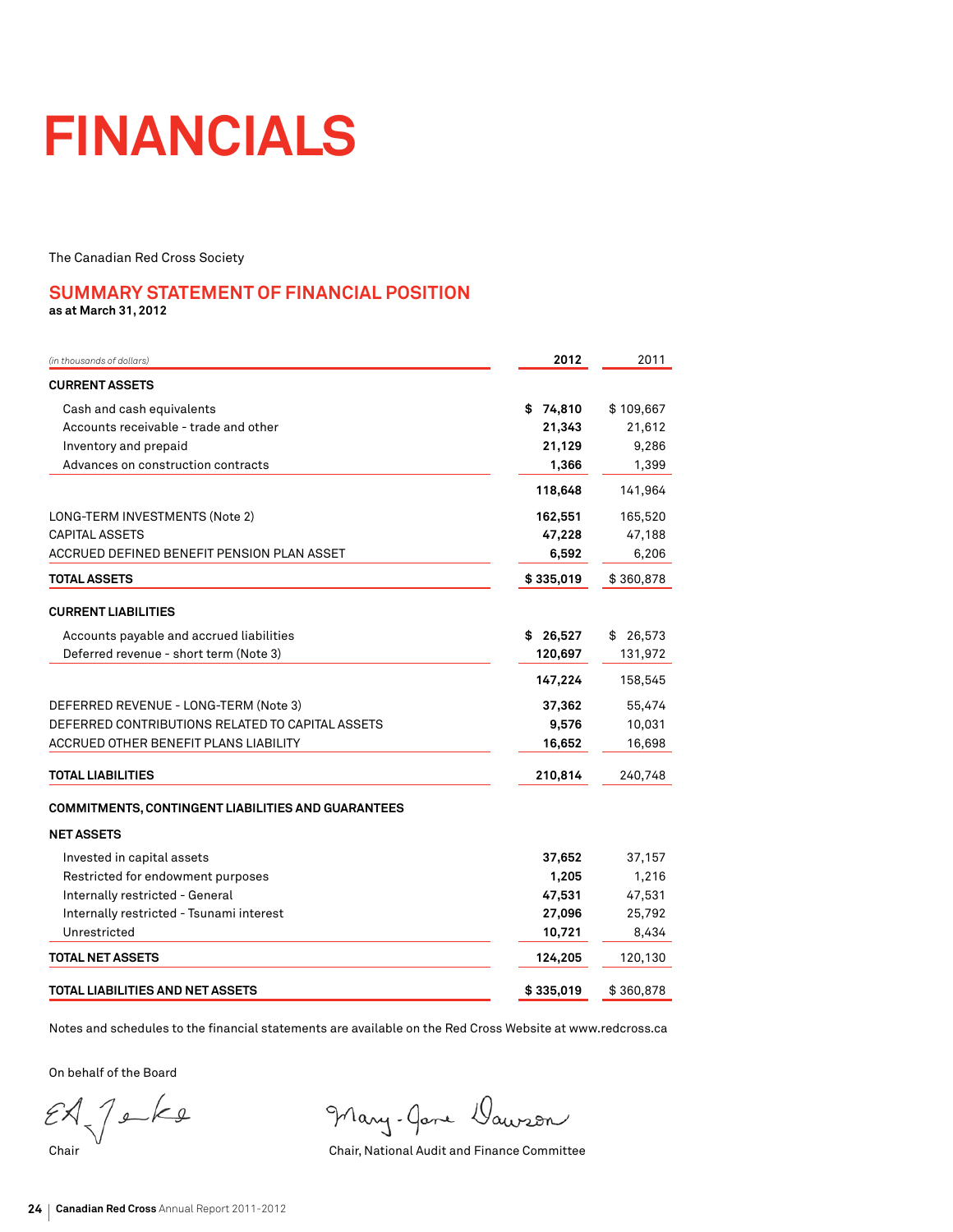The Canadian Red Cross Society

#### **Summary Statement of Operations**

**Year ended March 31, 2012**

| (in thousands of dollars)                           | <b>Budget</b><br>2012 | Actual<br>2012 | Actual<br>2011 |
|-----------------------------------------------------|-----------------------|----------------|----------------|
| Revenue                                             |                       |                |                |
| Organizational capacity                             |                       |                |                |
| Fundraising general                                 | 47,968<br>\$          | 45,802<br>\$   | \$<br>40,414   |
| Investment income                                   | 4,628                 | 3,313          | 5,412          |
| Other                                               | 214                   | 54             | 787            |
|                                                     | 52,810                | 49,169         | 46,613         |
| Core programs                                       | 298,038               | 320,219        | 365,531        |
| Support services                                    | 6,071                 | 12,074         | 8,180          |
| Disaster appeals                                    | 88                    | 5,588          | 3,618          |
| <b>Total Revenues</b>                               | 357,007               | 387,050        | 423,942        |
| <b>Expenses</b>                                     |                       |                |                |
| Organizational capacity                             |                       |                |                |
| Fundraising general                                 | 24,755                | 24,172         | 26,113         |
| Investment expense                                  | 226                   | 279            | 450            |
| Other                                               | 810                   | 711            | 948            |
|                                                     | 25,791                | 25,162         | 27,511         |
| Core programs                                       |                       |                |                |
| International programs                              | 105,559               | 103,221        | 167,832        |
| Disaster management                                 | 12,077                | 16,004         | 10,880         |
| Health and injury prevention                        | 175,616               | 193,799        | 174,777        |
| Program management and volunteer resources          | 4,150                 | 3,951          | 3,961          |
|                                                     | 297,402               | 316,975        | 357,450        |
| Support services                                    | 37,822                | 38,720         | 36,726         |
| Disaster appeals                                    | 88                    | 5,588          | 3,618          |
| Reduction in pension valuation allowance            |                       |                | (5,630)        |
| <b>Total Expenses</b>                               | 361,103               | 386,445        | 419,675        |
| <b>EXCESS (DEFICIENCY) OF REVENUE OVER EXPENSES</b> | \$<br>(4,096)         | \$<br>605      | \$<br>4,267    |

Notes and schedules to the financial statements are available on the Red Cross Website at www.redcross.ca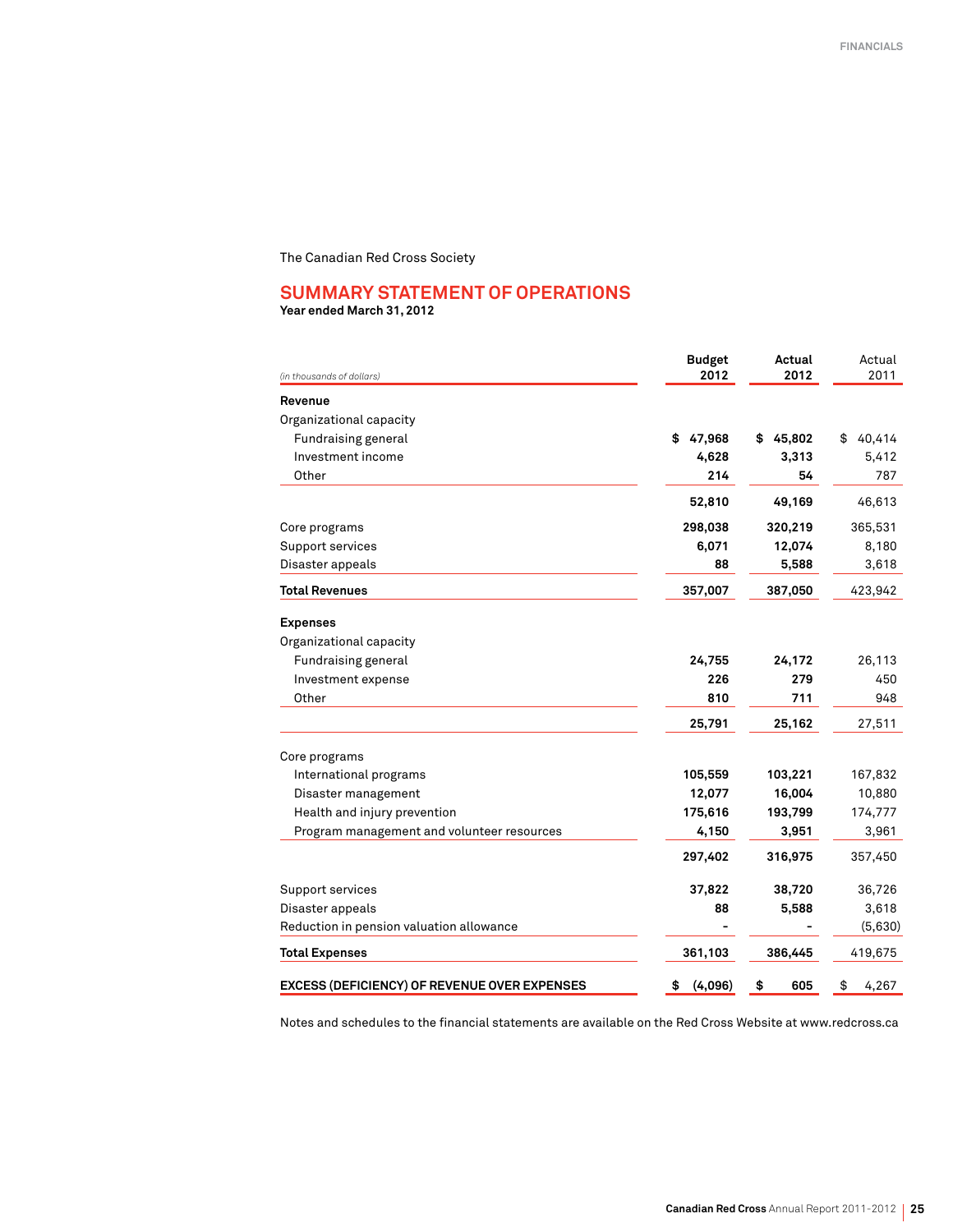The Canadian Red Cross Society

#### **Notes to the summary financial statements Year ended March 31, 2012**

#### **1. Basis of presentation**

The summary financial statements are derived from the complete set of financial statements of the Society and they meet the recognition and measurement principles of Canadian generally accepted accounting principles.

#### **2. Investments**

| (in thousands of dollars) |           | 2012      |           | 2011      |
|---------------------------|-----------|-----------|-----------|-----------|
|                           | Fair      |           | Fair      |           |
|                           | Value     |           | Value     |           |
|                           | and       |           | and       |           |
|                           | Carrying  |           | Carrying  |           |
|                           | Value     | Cost      | Value     | Cost      |
| Fixed income              | \$144,708 | \$140,500 | \$153,477 | \$153,067 |
| Equities                  | 17,843    | 16,297    | 12,043    | 10,183    |
| Total                     | \$162,551 | \$156,797 | \$165,520 | \$163,250 |

The fair values of long-term investments are based on quoted market prices.

Fixed income investments are comprised of Government of Canada and corporate bonds with maturity dates from 2012 to 2049, earning interest from 2.25% to 10.35%.

Long term investments are externally and internally restricted as follows:

| (in thousands of dollars)              | 2012      | 2011          |
|----------------------------------------|-----------|---------------|
| <b>Externally Restricted - General</b> | \$62,913  | 46.203<br>\$. |
| Externally Restricted - Haiti          | 42.041    | 66,427        |
| Internally Restricted - General        | 43.544    | 34,008        |
| Internally Restricted - Tsunami        | 14,053    | 18,882        |
|                                        | \$162,551 | \$165,520     |
|                                        |           |               |

Gross investment income earned is reported as follows:

| Total investment income earned | \$3,313 | \$ 5,412 |
|--------------------------------|---------|----------|
|                                |         |          |
| Investment income - Tsunami    | 1.342   | 1.242    |
| Investment income - General    | \$1.971 | \$ 4.170 |
|                                | 2012    | 2011     |

Haiti investment income of \$4,537 (2011 – \$3,228) is externally restricted and allocated to Haiti deferred revenue.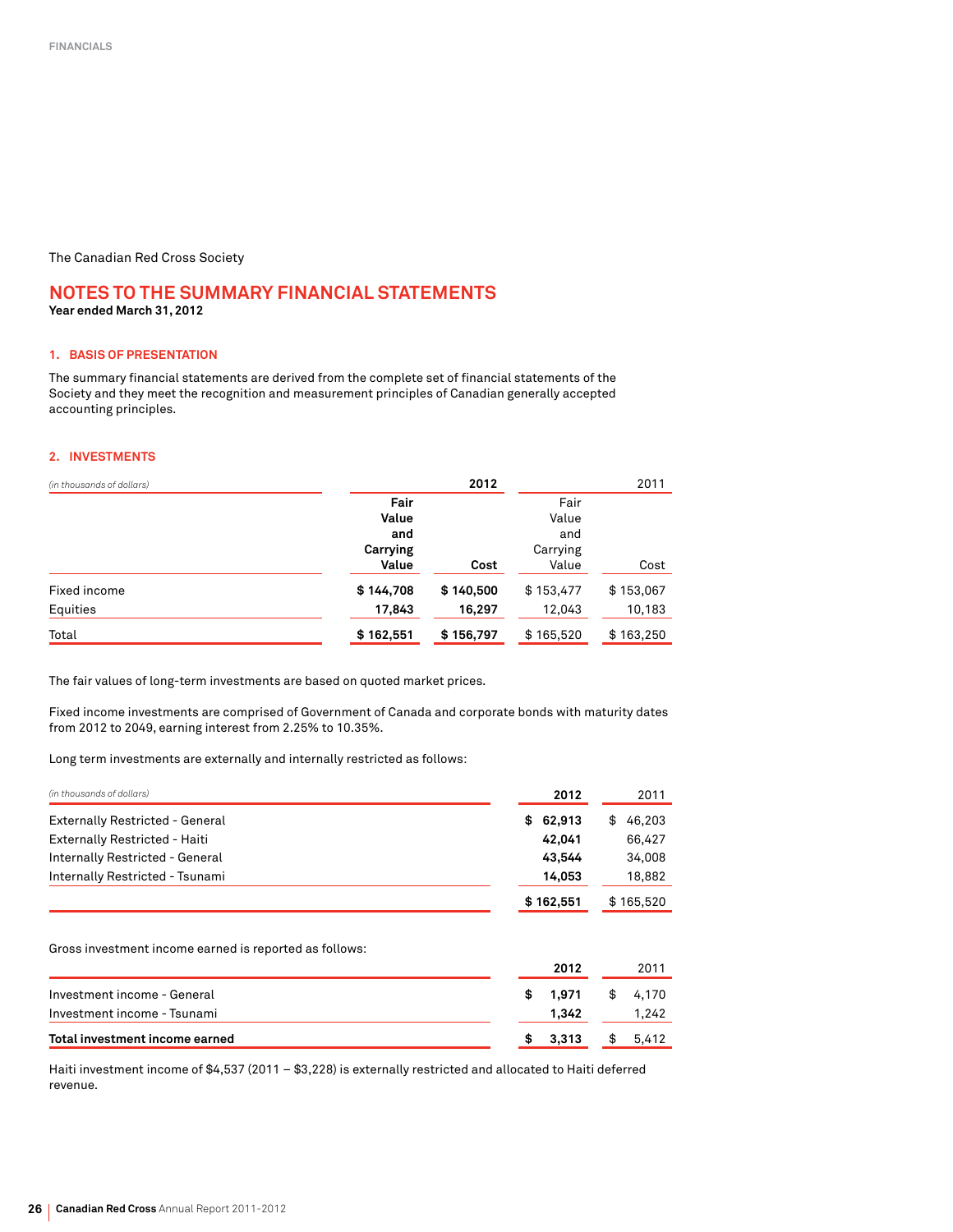#### **3. Deferred Revenue**

Deferred revenue is comprised of amounts restricted for the funding of expenses to be incurred in the future. The movement of the deferred revenue is as follows:

| (in thousands of dollars)     |              |              |              | 2012       |
|-------------------------------|--------------|--------------|--------------|------------|
|                               | General      | Haiti        | Tsunami      | Total      |
| Opening balance               | 79,773<br>\$ | 94,873<br>\$ | 12,800<br>\$ | \$187,446  |
| Donations and grants received | 106,111      | 633          | -            | 106,744    |
| Interest earned and deferred  | 3,428        | 4,537        |              | 7,965      |
| Recognized as revenue         | (92, 931)    | (40, 147)    | (11, 018)    | (144, 096) |
| Closing balance               | 96,381       | 59,896       | 1,782        | 158,059    |
| Less long-term portion        |              | (37, 362)    |              | (37, 362)  |
| Short-term portion            | 96,381<br>\$ | 22,534<br>\$ | 1,782        | \$120,697  |
|                               |              |              |              |            |

*(in thousands of dollars)* 2011

|                               | General      | Haiti        | Tsunami      | Total      |
|-------------------------------|--------------|--------------|--------------|------------|
| Opening balance               | 51,187<br>\$ | \$123,719    | 29.326<br>\$ | \$204,232  |
| Donations and grants received | 144,937      | 54,778       |              | 199,715    |
| Interest earned and deferred  |              | 3.228        |              | 3,228      |
| Recognized as revenue         | (116, 351)   | (86, 852)    | (16, 526)    | (219, 729) |
| Closing balance               | 79,773       | 94,873       | 12,800       | 187,446    |
| Less long-term portion        |              | (55, 474)    |              | (55, 474)  |
| Short-term portion            | 79,773<br>\$ | 39.399<br>\$ | 12,800<br>\$ | \$131,972  |

The amounts recognized above as revenue in respect of Tsunami and Haiti are included as part of the international programming revenue.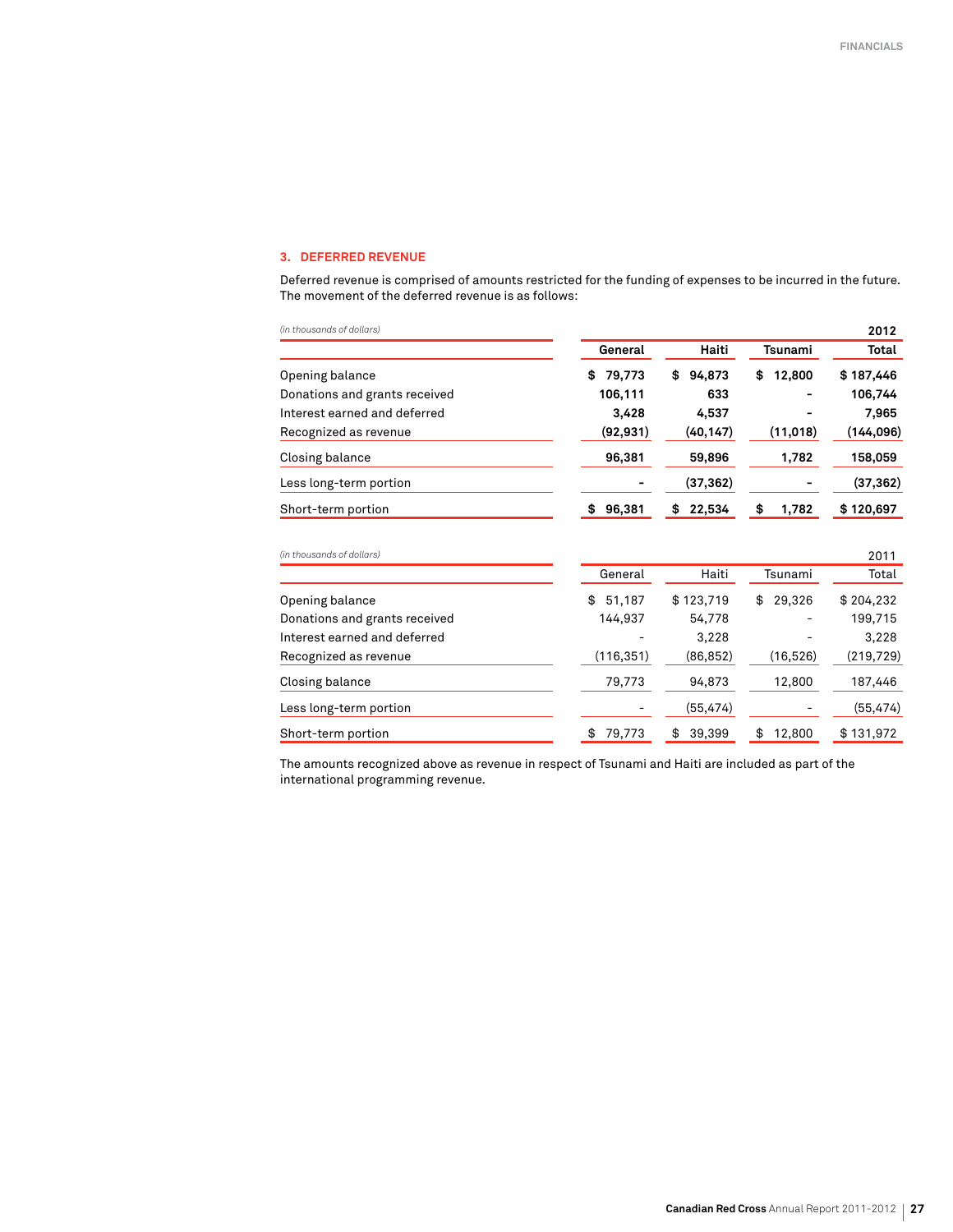#### The Canadian Red Cross Society

#### **Cost of fundraising**

#### **Five-year Comparison (unaudited)**

| (in thousands of dollars)                                                            | 5-year<br>Total        | 2012                 | 2011                 | 2010                 | 2009                 | 2008                 |
|--------------------------------------------------------------------------------------|------------------------|----------------------|----------------------|----------------------|----------------------|----------------------|
| Fundraising revenue                                                                  | \$175,202              | 41,210<br>\$         | \$<br>34,965         | \$<br>32,783         | \$<br>33,482         | \$<br>32,762         |
| Bequest revenue                                                                      | 29,729                 | 4,592                | 5,449                | 6,056                | 7,963                | 5,669                |
| Donations in program revenue                                                         | 30,800                 | 8,748                | 7,253                | 4,096                | 6,954                | 3,749                |
| Deferred revenue donations                                                           | 333,003                | 57,332               | 60,932               | 142,593              | 44,705               | 27,441               |
| Total fundraising and<br>donations revenue<br>Total fundraising expenses             | 568,734<br>108,331     | 111,882<br>24,172    | 108,599<br>26,113    | 185,528<br>22,970    | 93,104<br>17,434     | 69,621<br>17,642     |
| Surplus                                                                              | \$460,403              | 87,710<br>\$         | 82,486<br>\$         | \$162,558            | 75,670<br>\$         | 51,979<br>\$         |
| Percentage of cost of total<br>fundraising                                           | 19.0%                  | 21.6%                | 24.0%                | 12.4%                | 18.7%                | 25.3%                |
| Lotteries and gaming revenue<br>Lotteries and gaming<br>expenses                     | 31,826<br>\$<br>21,146 | \$<br>5,702<br>3,831 | \$<br>6,055<br>4,116 | \$<br>6,390<br>4,241 | \$<br>6,712<br>4,426 | \$<br>6,967<br>4,532 |
| Percentage of cost of<br><b>Fundraising excluding</b><br><b>Lotteries and Gaming</b> | 16.2%                  | 19.2%                | 21.5%                | 10.5%                | 15.1%                | 20.9%                |

Source documents originated from Notes 7 and 10 or our annual financial statements. Notes and schedules to the financial statements are available on the Red Cross website at www.redcross.ca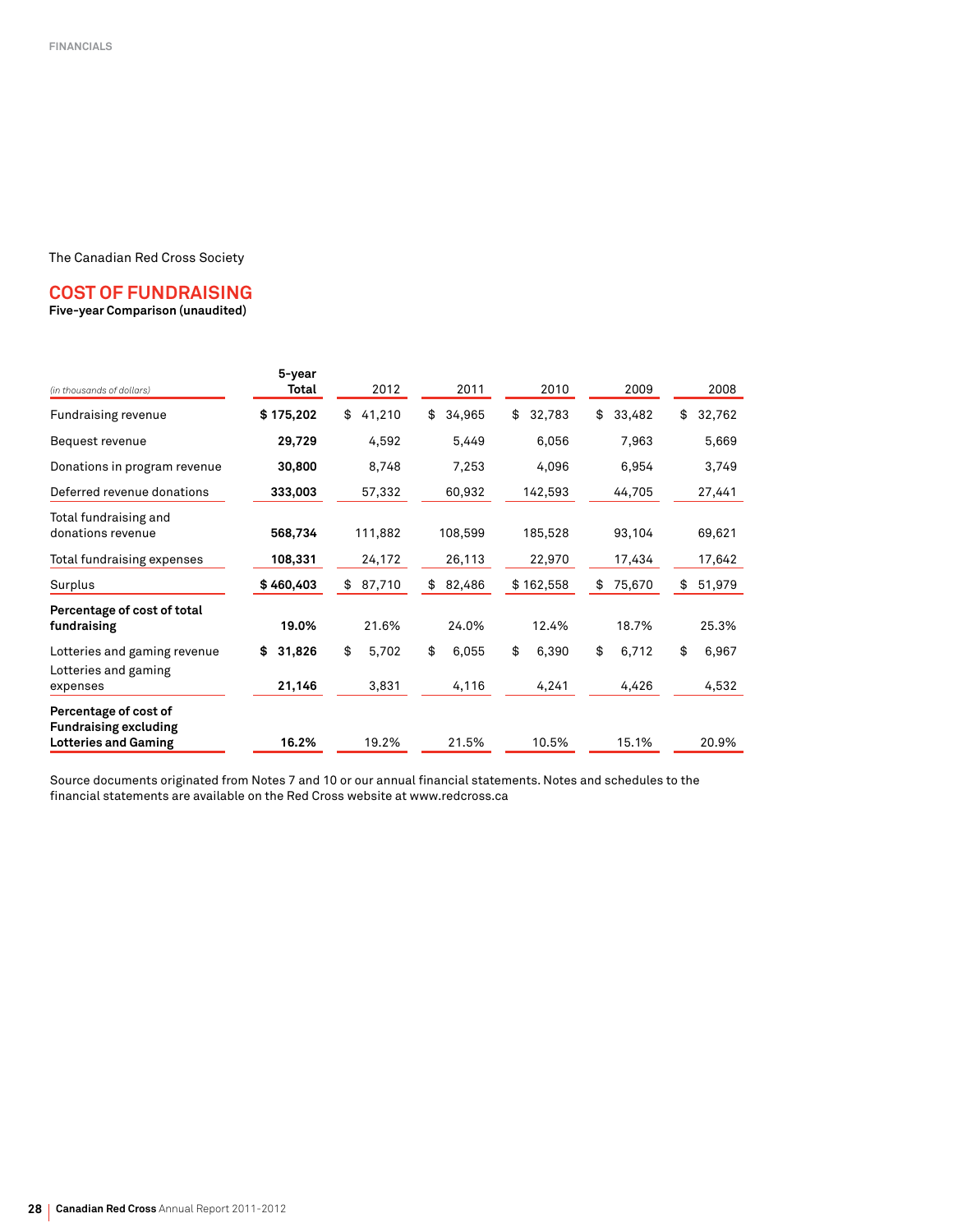

**Founded 1896 Incorporated 1909**

The red cross emblem and designation "Red Cross" are reserved in Canada by law for the exclusive use of The Canadian Red Cross Society and for the medical units of the armed forces by the Geneva Conventions Act, R.S.C., 1985, c.G-3.

The programs of The Canadian Red Cross Society are made possible by the voluntary services and financial support of the Canadian people.

To donate, please call 1-800-418-1111

ISSN 1708-6337 © 2012 The Canadian Red Cross Society

#### **For additional information please contact:**

#### **Canadian Red Cross National Office**

170 Metcalfe St. Ottawa, Ontario K2P 2P2

Tel: (613) 740-1900 Fax: (613) 740-1911 Email: feedback@redcross.ca

**Atlantic Zone** 133 Troop Avenue Dartmouth, Nova Scotia B3B 2A7

**Québec Zone** 6, place du Commerce Verdun, Québec H3E 1P4

**Ontario Zone** 5700 Cancross Court Mississauga, Ontario L5R 3E9

**Western Zone** 100-1305 11 Avenue SW Calgary, Alberta T3C 3P6

#### www.redcross.ca

An electronic version of this document is available on the Canadian Red Cross Web site: www.redcross.ca.

*Ce document est également publié en français.*

**Photos for this annual report provided by:** Canadian Red Cross Tony Fouhse Johan Hallberg-Campbell Richard Marjan, The Star Phoenix

The photos used in this Annual Report were collected from the Canadian Red Cross archives or were purchased, contracted or provided to the Canadian Red Cross for the purposes of this publication and may not be copied or used without written permission.